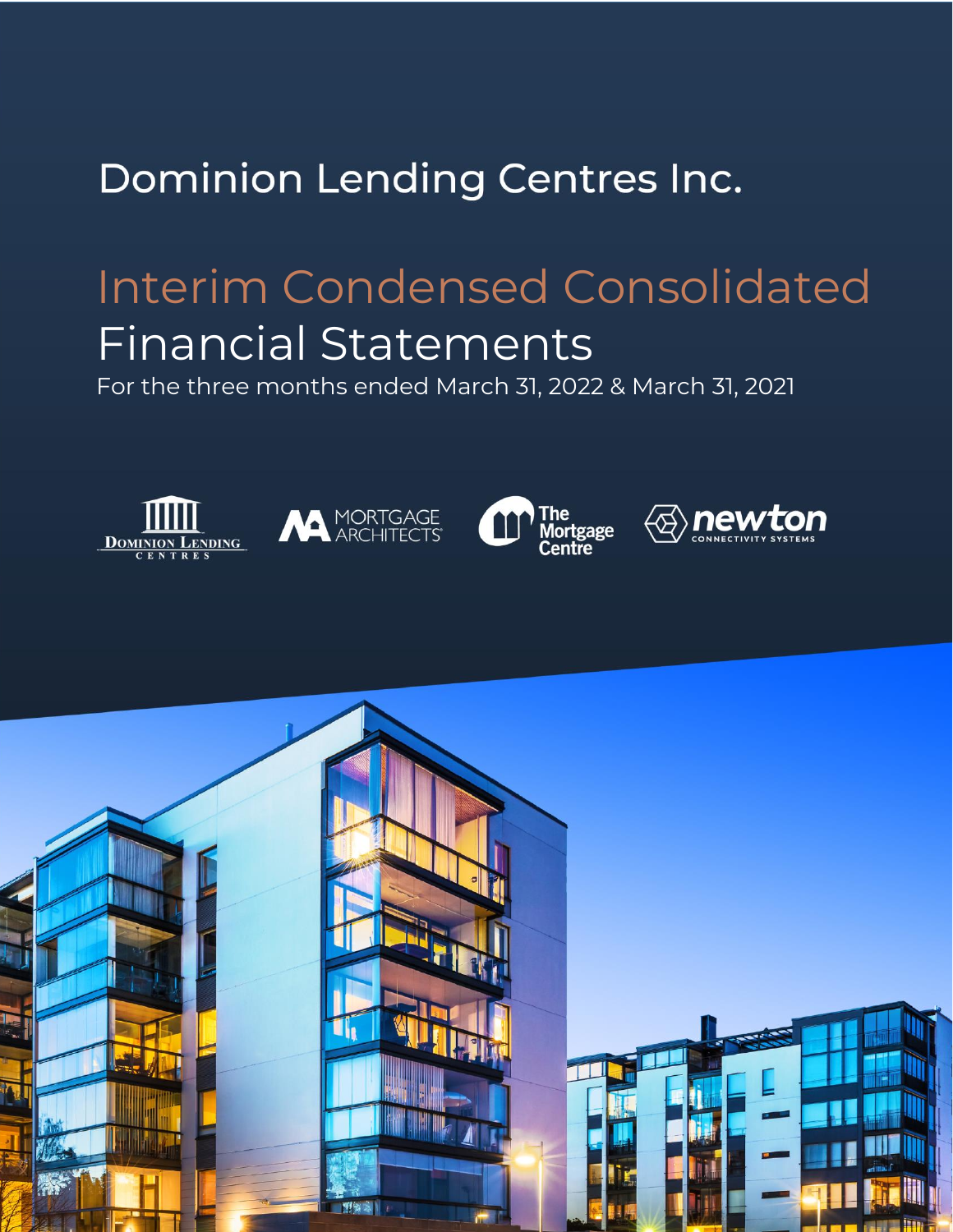## CONDENSED CONSOLIDATED STATEMENTS OF FINANCIAL POSITION (unaudited)

(in thousands of Canadian dollars)

|                                                   | As at March 31, |            | As at December 31, |            |  |
|---------------------------------------------------|-----------------|------------|--------------------|------------|--|
|                                                   |                 | 2022       | 2021               |            |  |
| <b>Assets</b>                                     |                 |            |                    |            |  |
| Current assets                                    |                 |            |                    |            |  |
| Cash and cash equivalents                         | \$              | 13,404     | \$                 | 20,886     |  |
| Trade and other receivables                       |                 | 12,285     |                    | 17,990     |  |
| Prepaid expenses and deposits                     |                 | 1,434      |                    | 1,564      |  |
| Notes receivable                                  |                 | 117        |                    | 343        |  |
| Total current assets                              |                 | 27,240     |                    | 40,783     |  |
| Non-current assets                                |                 |            |                    |            |  |
| Trade, other receivables and other assets         |                 | 269        |                    | 302        |  |
| Investments                                       |                 | 246        |                    | 246        |  |
| Equity-accounted investments (note 5)             |                 | 28,111     |                    | 28,517     |  |
| Capital assets                                    |                 | 323        |                    | 352        |  |
| Right-of-use assets                               |                 | 2,103      |                    | 1,859      |  |
| Intangible assets (note 6)                        |                 | 123,161    |                    | 121,429    |  |
| Goodwill                                          |                 | 60,437     |                    | 60,437     |  |
| <b>Total assets</b>                               | \$              | 241,890    | \$                 | 253,925    |  |
| <b>Liabilities and Equity</b>                     |                 |            |                    |            |  |
| Current liabilities                               |                 |            |                    |            |  |
| Accounts payable and accrued liabilities (note 7) | \$              | 24,722     | \$                 | 46,884     |  |
| Loans and borrowings (note 8)                     |                 | 4,662      |                    | 1,233      |  |
| Deferred contract liabilities                     |                 | 966        |                    | 1,129      |  |
| Lease obligations                                 |                 | 503        |                    | 436        |  |
| Preferred Share liability (note 9)                |                 | 11,084     |                    | 14,908     |  |
| Total current liabilities                         |                 | 41,937     |                    | 64,590     |  |
| Non-current liabilities                           |                 |            |                    |            |  |
| Loans and borrowings (note 8)                     |                 | 55,609     |                    | 35,233     |  |
| Deferred contract liabilities                     |                 | 683        |                    | 552        |  |
| Other long-term liabilities                       |                 | 3,463      |                    | 2,540      |  |
| Lease obligations                                 |                 | 2,006      |                    | 1,860      |  |
| Deferred tax liabilities                          |                 | 11,979     |                    | 11,777     |  |
| Preferred Share liability (note 9)                |                 | 127,834    |                    | 103,552    |  |
| <b>Total liabilities</b>                          |                 | 243,511    |                    | 220,104    |  |
| Equity                                            |                 |            |                    |            |  |
| Share capital (note 10)                           |                 | 129,684    |                    | 118,018    |  |
| Contributed surplus                               |                 | 15,573     |                    | 15,573     |  |
| Accumulated other comprehensive loss              |                 | (57)       |                    | (21)       |  |
| Deficit                                           |                 | (147, 016) |                    | (101, 830) |  |
| Total equity attributable to shareholders         |                 | (1, 816)   |                    | 31,740     |  |
| Non-controlling interest (note 4)                 |                 | 195        |                    | 2,081      |  |
| <b>Total liabilities and equity</b>               | \$              | 241,890    | \$                 | 253,925    |  |

Commitments and contingencies (note 18) Subsequent events (note 20)

The accompanying notes form an integral part of these condensed consolidated financial statements.

Signed on behalf of the Board of Directors,

(signed) (signed) Gary Mauris, Director Dennis Sykora, Director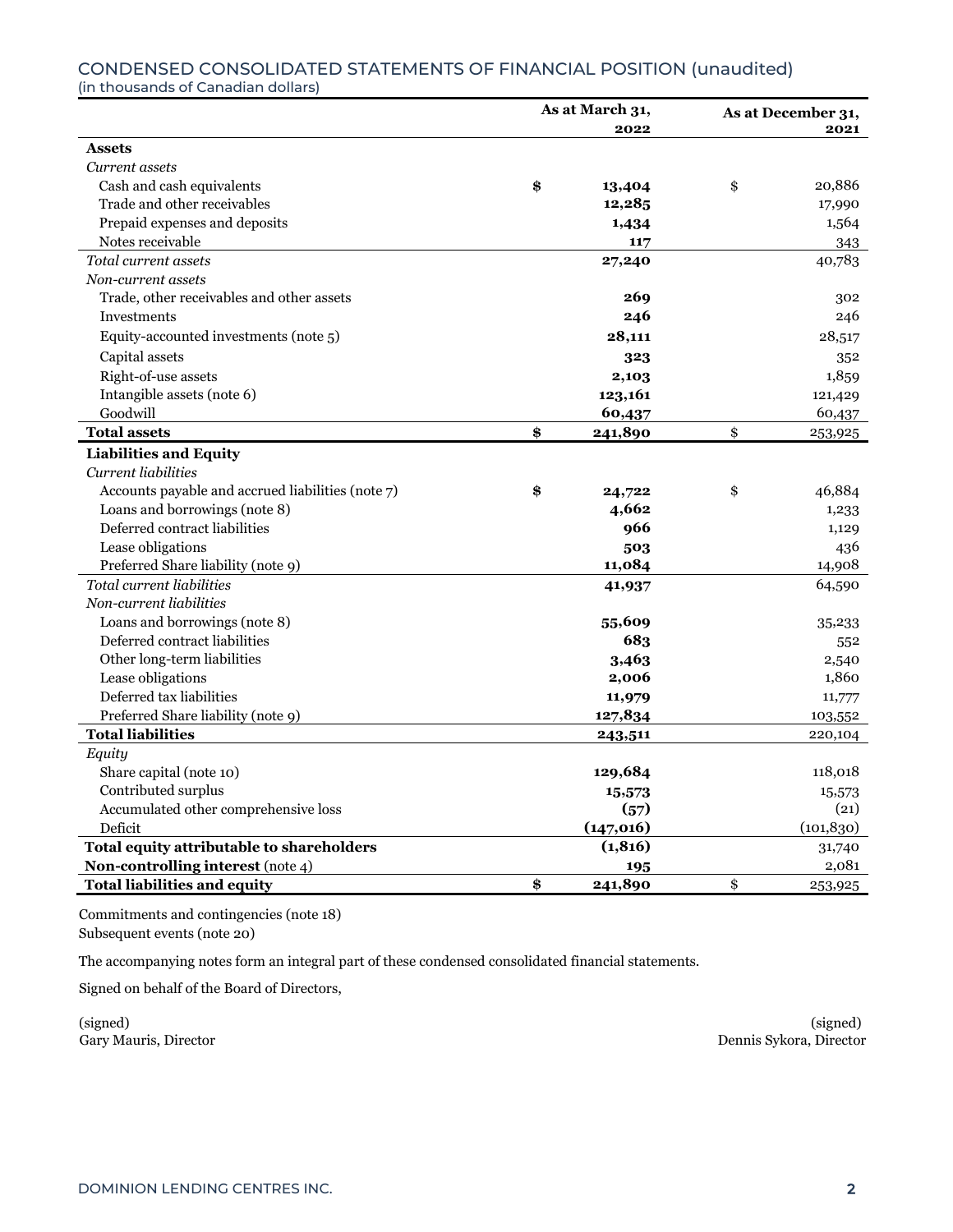| For the three months ended March 31,                      | 2022            | 2021         |
|-----------------------------------------------------------|-----------------|--------------|
| Revenue (note 13)                                         | \$<br>17,029    | \$<br>13,888 |
| Direct costs                                              | 1,998           | 1,954        |
| <b>Gross profit</b>                                       | 15,031          | 11,934       |
| General and administrative expenses                       | 8,464           | 4,993        |
| Share-based payments (note 11)                            | 210             | 895          |
| Depreciation and amortization                             | 1,029           | 1,046        |
|                                                           | 9,703           | 6,934        |
| <b>Income from operations</b>                             | \$<br>5,328     | \$<br>5,000  |
| Other (expense) income                                    |                 |              |
| Finance expense (note 14)                                 | (432)           | (1,247)      |
| Finance expense on the Preferred Share liability (note 9) | (25,715)        | (3, 146)     |
| Loss from equity-accounted investments (note $5$ )        | (470)           | (596)        |
| Other income                                              | 103             | 669          |
|                                                           | (26, 514)       | (4,320)      |
| (Loss) income before tax                                  | \$<br>(21, 186) | \$<br>680    |
| Income tax (expense) recovery                             |                 |              |
| Current tax (expense)                                     | (1, 102)        | (1,223)      |
| Deferred tax (expense) recovery                           | (202)           | 443          |
|                                                           | (1,304)         | (780)        |
| <b>Net loss</b>                                           | \$<br>(22, 490) | \$<br>(100)  |
| Attributable to:                                          |                 |              |
| Common shareholders                                       | \$<br>(22, 679) | \$<br>(486)  |
| Non-controlling interest                                  | \$<br>189       | \$<br>386    |
| Loss per Common Share attributable to common              |                 |              |
| shareholders (note 15)                                    |                 |              |
| <b>Basic</b>                                              | \$<br>(0.50)    | \$<br>(0.01) |
| Diluted                                                   | \$<br>(0.50)    | \$<br>(0.01) |

#### CONDENSED CONSOLIDATED STATEMENTS OF LOSS (unaudited) (in thousands of Canadian dollars, except per share amounts)

The accompanying notes form an integral part of these condensed consolidated financial statements.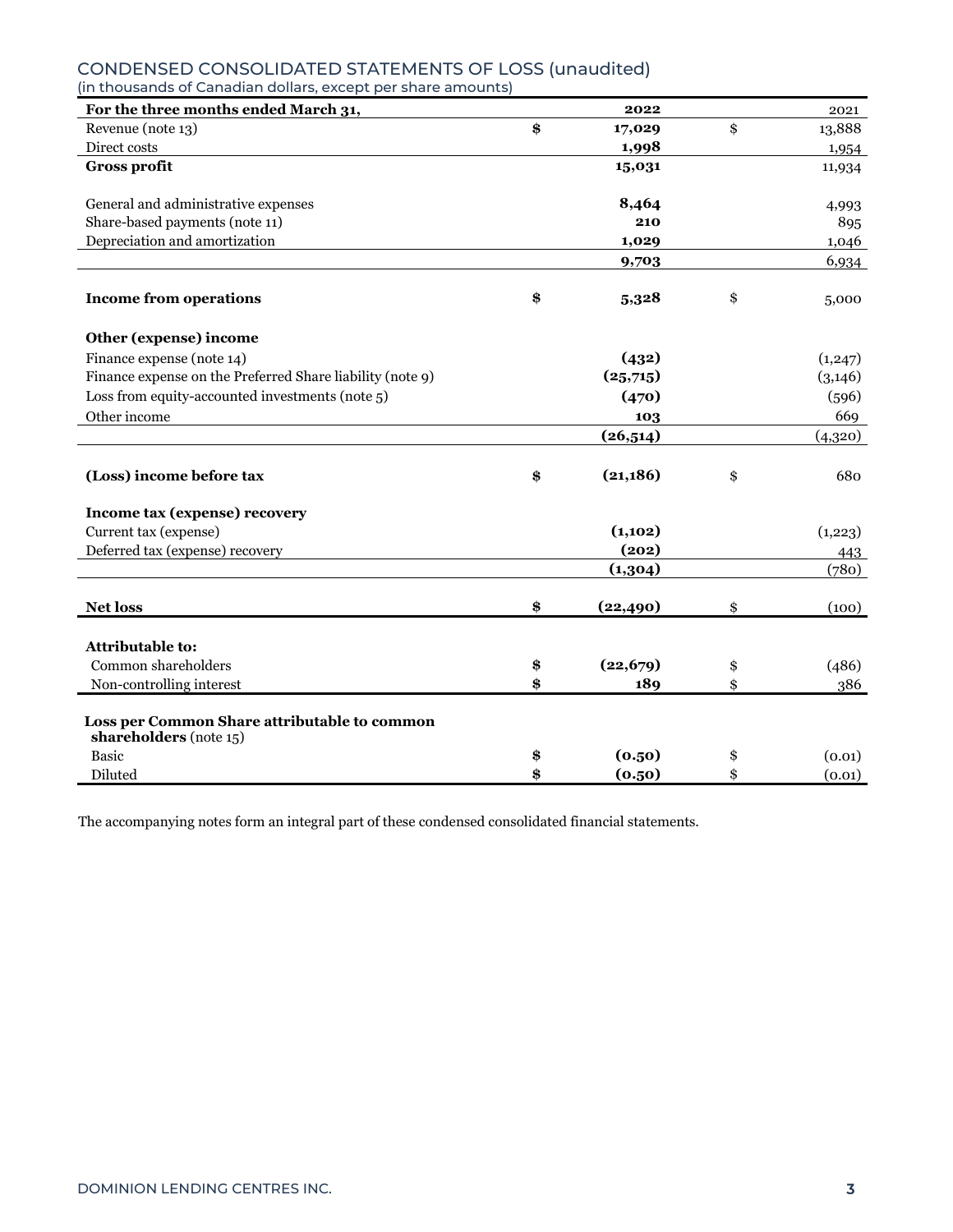### CONDENSED CONSOLIDATED STATEMENTS OF COMPREHENSIVE LOSS (unaudited)

(in thousands of Canadian dollars)

| For the three months ended March 31,                      | 2022            | 2021        |
|-----------------------------------------------------------|-----------------|-------------|
| Net loss                                                  | \$<br>(22, 490) | \$<br>(100) |
|                                                           |                 |             |
| Other comprehensive loss                                  |                 |             |
| Items that will be subsequently reclassified to net loss: |                 |             |
| Foreign exchange translation loss from equity-accounted   |                 |             |
| investments (net of tax) (note $5$ )                      | (36)            | (149)       |
| Total other comprehensive loss                            | (36)            | (149)       |
| <b>Comprehensive loss</b>                                 | \$<br>(22, 526) | \$<br>(249) |
|                                                           |                 |             |
| Attributable to:                                          |                 |             |
| Common shareholders                                       | \$<br>(22,715)  | \$<br>(635) |
| Non-controlling interest                                  | \$<br>189       | \$<br>386   |

The accompanying notes form an integral part of these condensed consolidated financial statements.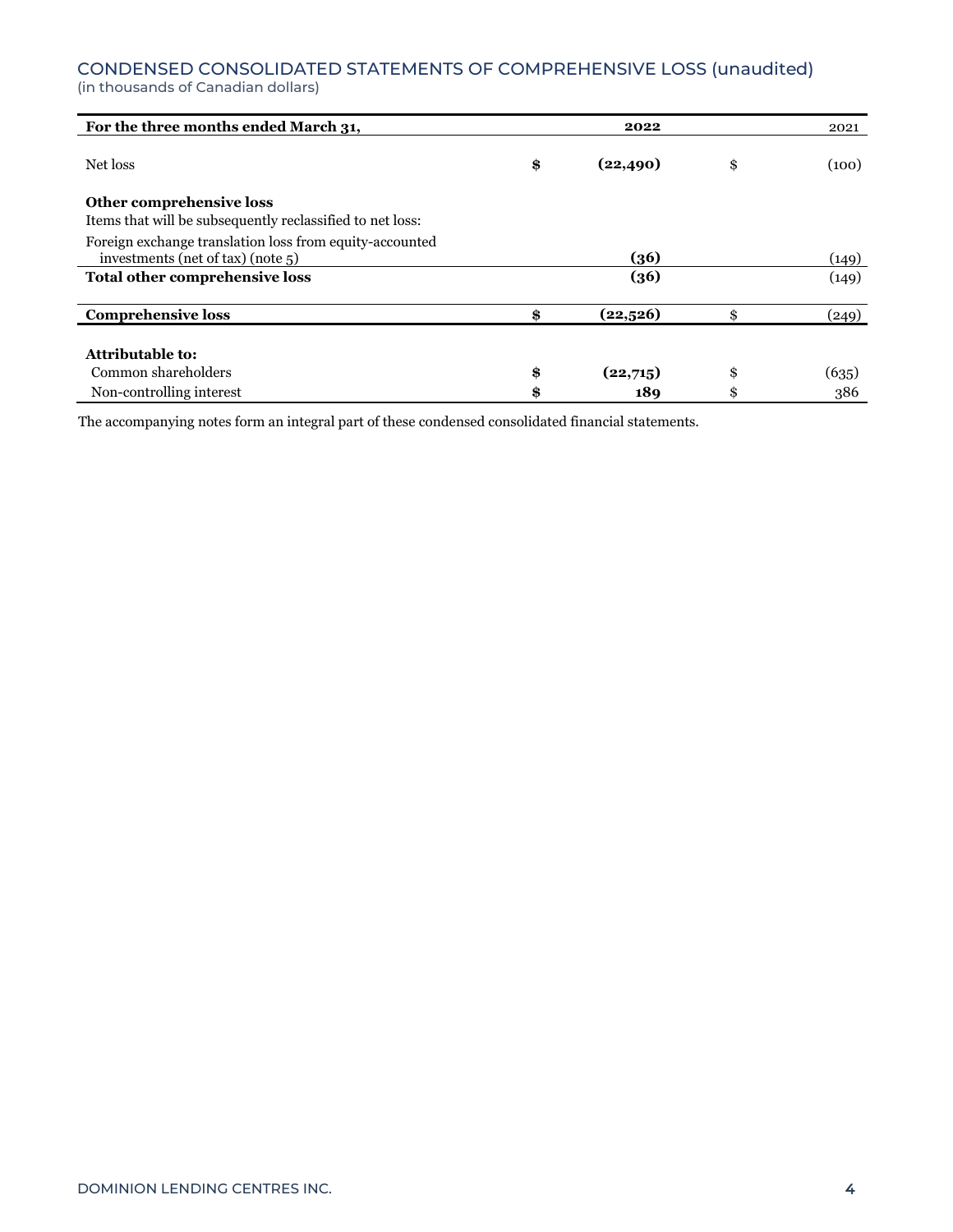# CONDENSED CONSOLIDATED STATEMENTS OF EQUITY (unaudited)

(in thousands of Canadian dollars)

| Attributable to Shareholders of Dominion Lending Centres Inc.                                              |    |                         |    |                        |    |                          |     |                      |                                         |    |                                 |      |                                |
|------------------------------------------------------------------------------------------------------------|----|-------------------------|----|------------------------|----|--------------------------|-----|----------------------|-----------------------------------------|----|---------------------------------|------|--------------------------------|
|                                                                                                            |    | <b>Share</b><br>capital |    | Contributed<br>surplus |    | A OCL <sup>(1)</sup>     |     | <b>Deficit</b>       | <b>Total</b><br>shareholders'<br>equity |    | Non-<br>controlling<br>interest |      | Total<br>equity                |
| Balance at January 1, 2021                                                                                 | \$ | 130,216                 | \$ | 15,573                 | \$ | $\overline{\phantom{a}}$ | \$  | (96,322)             | \$<br>49,467 $\overline{\$}$            |    | $1,423$ \$                      |      | 50,890                         |
| Net loss and comprehensive loss<br>Distributions to non-controlling interest                               |    |                         |    |                        |    | (149)                    |     | (486)                | (635)                                   |    | 386<br>(300)                    |      | (249)<br>(300)                 |
| Balance at March 31, 2021                                                                                  | \$ | 130,216                 |    | 15,573                 |    | (149)                    |     | (96, 808)            | 48,832                                  | -8 | 1,509                           |      | 50,341                         |
| Balance at January 1, 2022                                                                                 | \$ | 118,018                 |    | 15,573                 |    | (21)                     | \$. | (101, 830)           | 31,740                                  | \$ | $2,081$ \$                      |      | 33,821                         |
| Substantial issuer bid ("SIB") (note 10)<br><b>Acquisition of Newton Connectivity Systems</b>              |    | 4,568                   |    |                        |    |                          |     |                      | 4,568                                   |    |                                 |      | 4,568                          |
| Inc. (notes $4$ and $10$ )<br>Net loss and comprehensive loss<br>Distributions to non-controlling interest |    | 7,098                   |    |                        |    | (36)                     |     | (22,507)<br>(22,679) | (15, 409)<br>(22,715)                   |    | (1, 475)<br>189<br>(600)        |      | (16, 884)<br>(22,526)<br>(600) |
| Balance at March 31, 2022                                                                                  | \$ | 129,684                 |    | 15,573                 | æ  | (57)                     |     | (147,016)            | $(1,816)$ \$                            |    | 195                             | - 86 | (1,621)                        |

(1) Accumulated other comprehensive loss

The accompanying notes form an integral part of these condensed consolidated financial statements.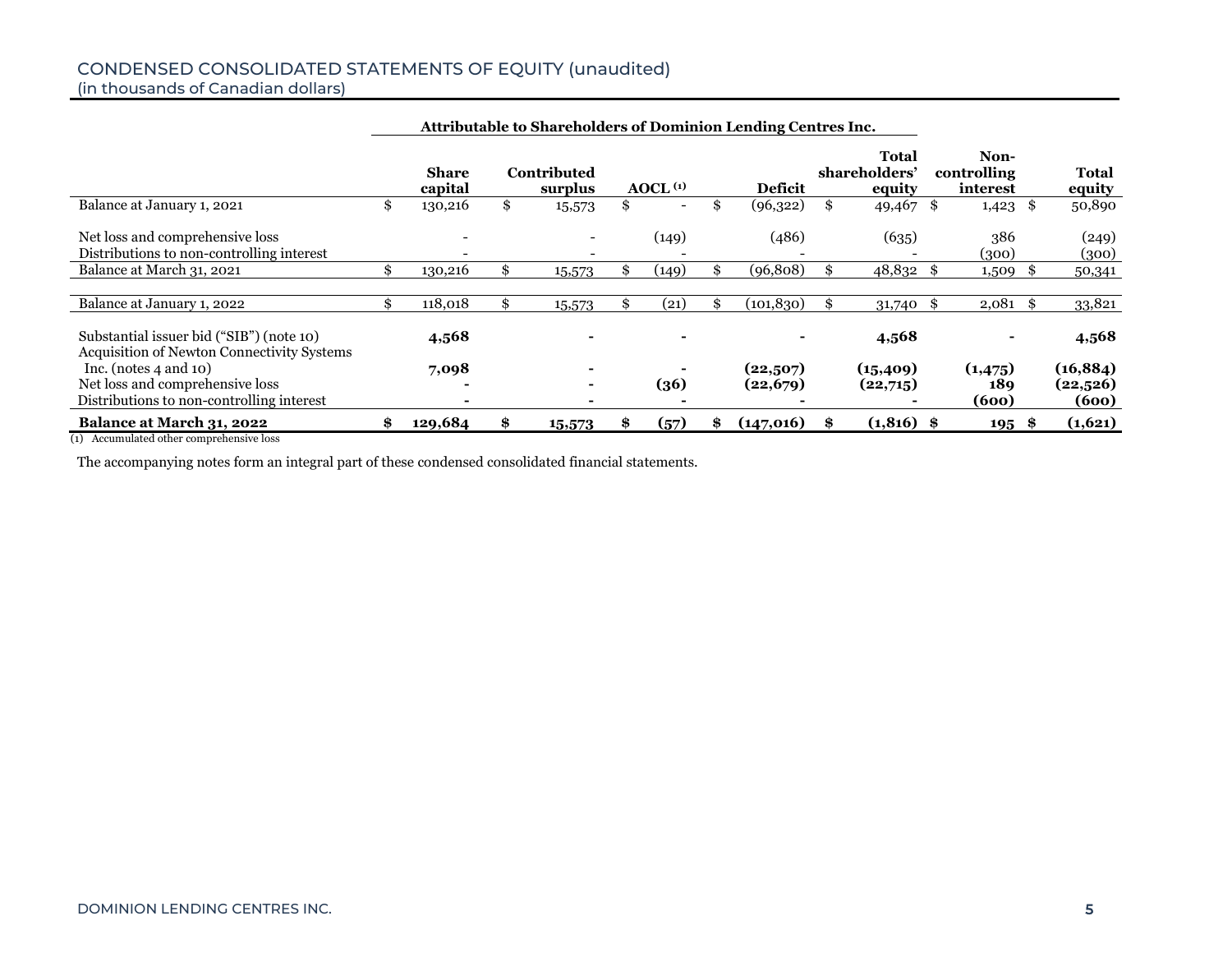# CONDENSED CONSOLIDATED STATEMENTS OF CASH FLOWS (unaudited)<br>(in thousands of Canadian dollars)

| For the three months ended March 31,                            | 2022            | 2021        |
|-----------------------------------------------------------------|-----------------|-------------|
| <b>Operating Activities</b>                                     |                 |             |
| Net loss                                                        | \$<br>(22, 490) | \$<br>(100) |
| Items not affecting cash:                                       |                 |             |
| Share-based payments expense (note 11)                          | 210             | 895         |
| Depreciation and amortization                                   | 1,029           | 1,046       |
| Amortization of debt issuance costs (note 14)                   | 33              | 212         |
| Depreciation and amortization of franchise renewals (note 6)    | 753             | 617         |
| Finance expense on the Preferred Share liability (note 9)       | 25,715          | 3,146       |
| Deferred tax expense (recovery)                                 | 202             | (443)       |
| Loss from equity-accounted investments (note 5)                 | 470             | 596         |
| Interest on lease liabilities                                   | 31              | 35          |
| Other non-cash items                                            | 1,093           | 61          |
| Changes in non-cash working capital (note 16)                   | (5,225)         | (1, 452)    |
| Cash provided by operating activities                           | 1,821           | 4,613       |
|                                                                 |                 |             |
| <b>Investing Activities</b>                                     |                 |             |
| Investment in intangible assets (note 6)                        | (3,399)         | (2,703)     |
| Distributions from equity-accounted investees (note 5)          | 150             | 250         |
| Investments in equity-accounted investees (note 5)              | (250)           | (300)       |
| Distributions to non-controlling interests                      | (600)           | (300)       |
| Cash used in investing activities                               | (4,099)         | (3,053)     |
|                                                                 |                 |             |
| <b>Financing Activities</b>                                     |                 |             |
| Proceeds from debt financing, net of transaction costs (note 8) | 31,501          |             |
| Acquisition of Newton Connectivity Systems Inc. (note 4)        | (16, 884)       |             |
| SIB purchase (note 10)                                          | (6,682)         |             |
| Repayment of debt (note 8)                                      | (7,729)         | (645)       |
| Lease payments                                                  | (147)           | (144)       |
| Dividends paid to Preferred Shareholders (note 9)               | (5,257)         | (1,680)     |
| Cash used in financing activities                               | (5, 198)        | (2,469)     |
| Decrease in cash and cash equivalents                           | (7,476)         | (909)       |
| Impact of foreign exchange on cash and cash equivalents         | (6)             | (11)        |
| Cash and cash equivalents, beginning of period                  | 20,886          | 10,316      |
| Cash and cash equivalents, end of period                        | \$<br>13,404    | \$<br>9,396 |
| Cash flows include the following amounts:                       |                 |             |
| Interest paid                                                   | \$<br>369       | \$<br>914   |
| Interest received                                               | \$<br>9         | \$<br>13    |
| Income taxes paid                                               | \$<br>5,122     | \$<br>3,743 |

The accompanying notes from an integral part of these condensed consolidated financial statements.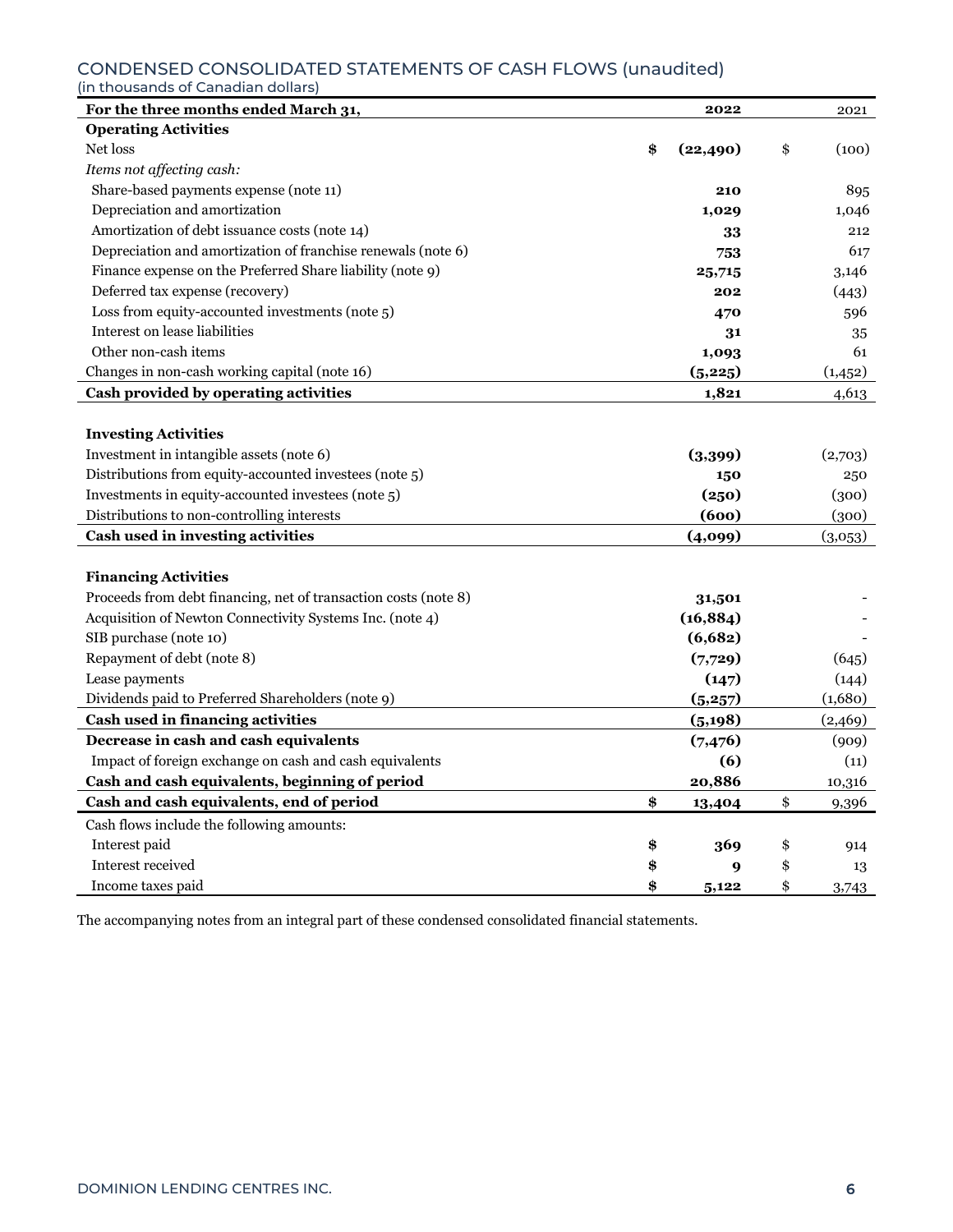#### **1. NATURE OF OPERATIONS**

Dominion Lending Centres Inc. ("we", "our", or the "Corporation") is a Canadian mortgage brokerage and data connectivity provider with operations across Canada. As of February 3, 2022, the Corporation is listed on the Toronto Stock Exchange (the "Exchange") under the symbol "DLCG" (previously listed on the TSX Venture Exchange). The head office of the Corporation is located at Suite 400, 2207  $4<sup>th</sup>$  Street S.W., Calgary, Alberta, T2S 1X1. The Corporation is governed by the *Business Corporation Act* (Alberta).

#### **Entity overview**

The DLC group of companies (the "DLC Group") consists of the Corporation and its three main subsidiaries:

|                                                      | Ownership interest |              |
|------------------------------------------------------|--------------------|--------------|
|                                                      | March $31$ ,       | December 31, |
|                                                      | 2022               | 2021         |
| MCC Mortgage Centre Canada Inc. ("MCC")              | 100%               | 100%         |
| MA Mortgage Architects Inc. ("MA")                   | 100%               | 100%         |
| Newton Connectivity Systems Inc. ("Newton") (note 4) | 100%               | 70%          |

At March 31, 2022, the Corporation has two operating segments: the Core Business Operations segment and the Non-Core Business Asset Management segment.

The Core Business Operations segment represents the core operations of the Corporation. These core operations are the business of mortgage brokerage franchising and mortgage broker data connectivity services across Canada, which is comprised of the DLC Group.

The Non-Core Business Asset Management segment includes the Corporation's interests in Club16 Limited Partnership ("Club16") and Cape Communications Ltd. ("Impact") (collectively the "Non-Core Assets"), and the expenses, assets and liabilities associated with management of the Non-Core Assets, the Junior Credit Facility (as defined herein), and public company costs.

#### **2. BASIS OF PREPARATION**

#### **Statement of compliance**

These interim condensed consolidated financial statements ("interim financial statements") of the Corporation have been prepared in accordance with International Financial Reporting Standards ("IFRS") as issued by the International Accounting Standards Board ("IASB"), specifically International Accounting Standards 34 – Interim Financial Reporting.

These interim financial statements were authorized for issuance by the Audit Committee of the Corporation, on behalf of the Board of Directors, on May 11, 2022.

#### **3. SIGNIFICANT ACCOUNTING POLICIES**

The significant accounting policies used in the preparation of these interim financial statements are the same as those in the most recent annual financial statements.

#### **4. ACQUISITION OF THE NON-CONTROLLING INTEREST IN NEWTON**

On February 15, 2022, the Corporation entered into a purchase agreement with Next4 Holdings Inc. ("Next4") to acquire the remaining 30% of 10017078 Canada Inc. ("Newton Holdco") that the Corporation did not already own (the "Newton Acquisition") for an aggregate purchase price of \$24,000 (the "Purchase Price"). The Purchase Price was comprised of a cash payment of \$16,865 and the issuance of 1,853,247 Common Shares of the Corporation, having a deemed value of \$3.85 per share (the "Share Consideration") (see note 10). As Geoff Willis (President of Newton) and Kevin Dear (Vice-President of Newton) are both directors and indirect 25% shareholders of Next4, the Newton Acquisition was a related-party transaction (see note 19). The Newton Acquisition closed on February 28, 2022.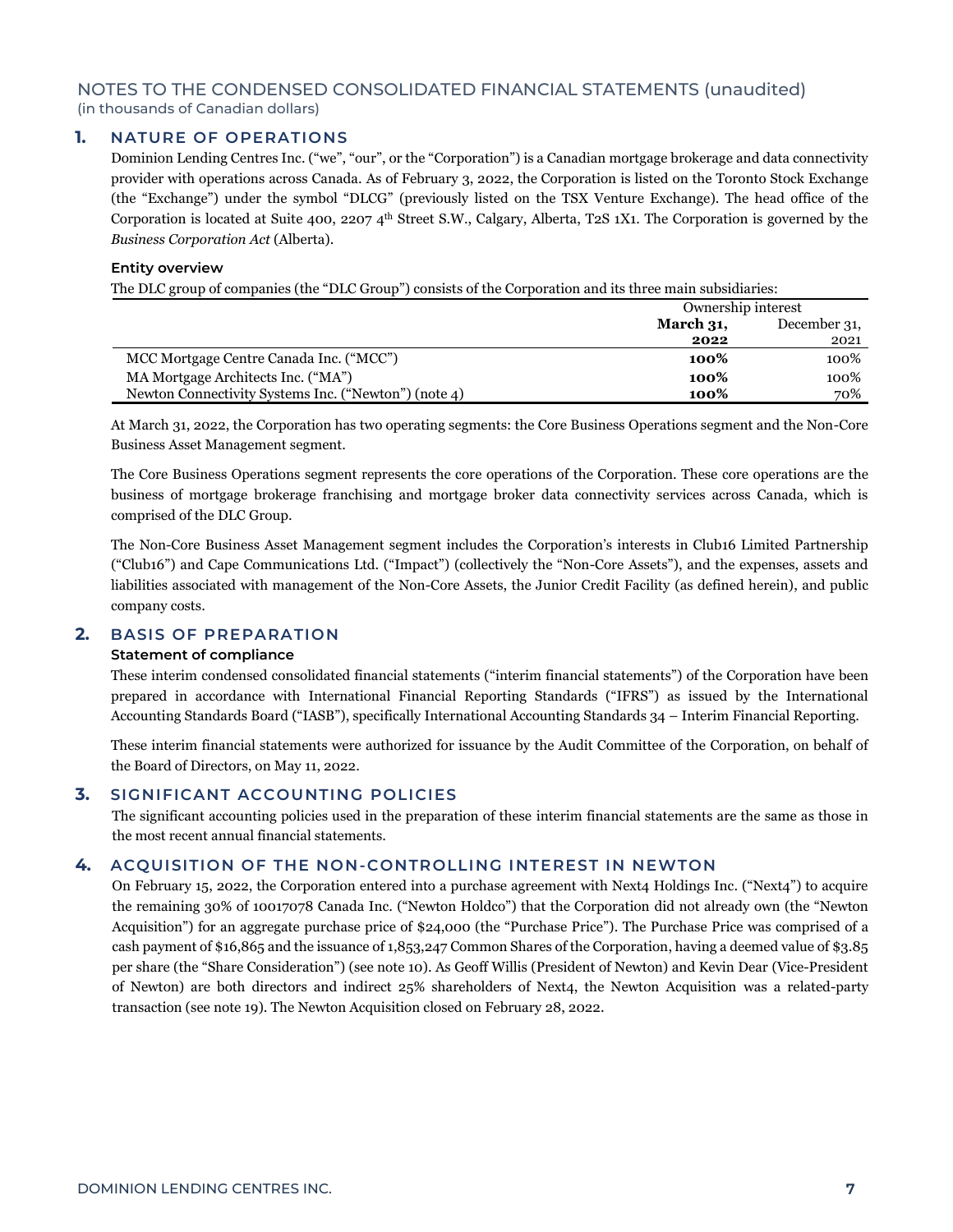Changes in the Corporation's interest in a subsidiary that does not result in a change in control are accounted for within shareholders' equity. The following summarizes the change to the Corporation's deficit as a result of the Newton Acquisition:

|                                                                                                                        | <b>March 31, 2022</b> |
|------------------------------------------------------------------------------------------------------------------------|-----------------------|
| Issuance of Common Shares $(1)(2)$                                                                                     | (7,117)               |
| Cash consideration $(2)$                                                                                               | (16, 865)             |
| Elimination of non-controlling interest                                                                                | 1,475                 |
| Net increase to deficit                                                                                                | (22,507)              |
| $\sim$ m $\sim$<br>$\sim$ $\sim$<br>$\cdots$<br>$\sim$<br>$\mathbf{r}$ $\mathbf{r}$<br>$\cdot$ $\cdot$ $\cdot$ $\cdot$ | . .                   |

(1) The Corporation recognized the issuance of the Common Shares at the fair market value of \$3.84 per share (see note 10).

(2) Gross of transaction costs (see note 10).

#### **5. EQUITY-ACCOUNTED INVESTMENTS**

#### **Club16** *–* **Non-Core Business Asset Management Segment**

The Corporation owns a 58.4% interest in Club16. The principal place of business is Surrey, British Columbia, Canada.

During the three months ended March 31, 2022 and 2021, the Corporation did not receive any distributions from Club16.

The following table summarizes the statement of financial position information of Club16:

|                                      | March 31, |           | December 31, |
|--------------------------------------|-----------|-----------|--------------|
|                                      |           | 2022      | 2021         |
| Current assets                       | \$        | 6,783     | \$<br>5,921  |
| Non-current assets                   |           | 73,842    | 76,211       |
| <b>Current liabilities</b>           |           | (13,510)  | (12,314)     |
| Non-current liabilities              |           | (52, 928) | (54,509)     |
| Net assets                           |           | 14,187    | 15,309       |
| % of ownership                       |           | 58.4%     | 58.4%        |
|                                      |           | 8,285     | 8,940        |
| Goodwill                             |           | 8,122     | 8,122        |
| Corporation share of net assets      | \$        | 16,407    | \$<br>17,062 |
|                                      |           |           |              |
| For the three months ended March 31, |           | 2022      | 2021         |
| Revenue                              | \$        | 6,393     | \$<br>6,758  |
| <b>Expenses</b>                      |           | 7,846     | 8,635        |
| Loss before tax                      |           | (1,453)   | (1,877)      |
| Income tax recovery                  |           | 330       | 323          |
| Net loss                             |           | (1, 123)  | (1,554)      |
| % of ownership                       |           | 58.4%     | 58.4%        |
| Corporation share of net loss        | \$        | (656)     | \$<br>(908)  |

#### **Impact** *–* **Non-Core Business Asset Management Segment**

The Corporation owns a 52.0% interest in Impact. The principal place of business is Kelowna, British Columbia, Canada.

During the three months ended March 31, 2022 and 2021, the Corporation did not receive any distributions from Impact.

The following table summarizes the statement of financial position information of Impact:

|                                                         | March 31,   | December 31, |
|---------------------------------------------------------|-------------|--------------|
|                                                         | 2022        | 2021         |
| Current assets                                          | \$<br>4,071 | \$<br>4,964  |
| Non-current assets                                      | 10,855      | 10,917       |
| <b>Current liabilities</b>                              | (811)       | (1,669)      |
| Non-current liabilities (including contributed surplus) | (3,181)     | (3,137)      |
| Net assets                                              | 10,934      | 11,075       |
| % of ownership                                          | 52.0%       | 52.0%        |
|                                                         | 5,686       | 5,759        |
| Goodwill $(1)$                                          | 4,166       | 4,170        |
| Corporation share of net assets                         | 9,852       | 9,929        |

(1) Impact's goodwill is adjusted for foreign exchange translation differences at the end of each reporting period.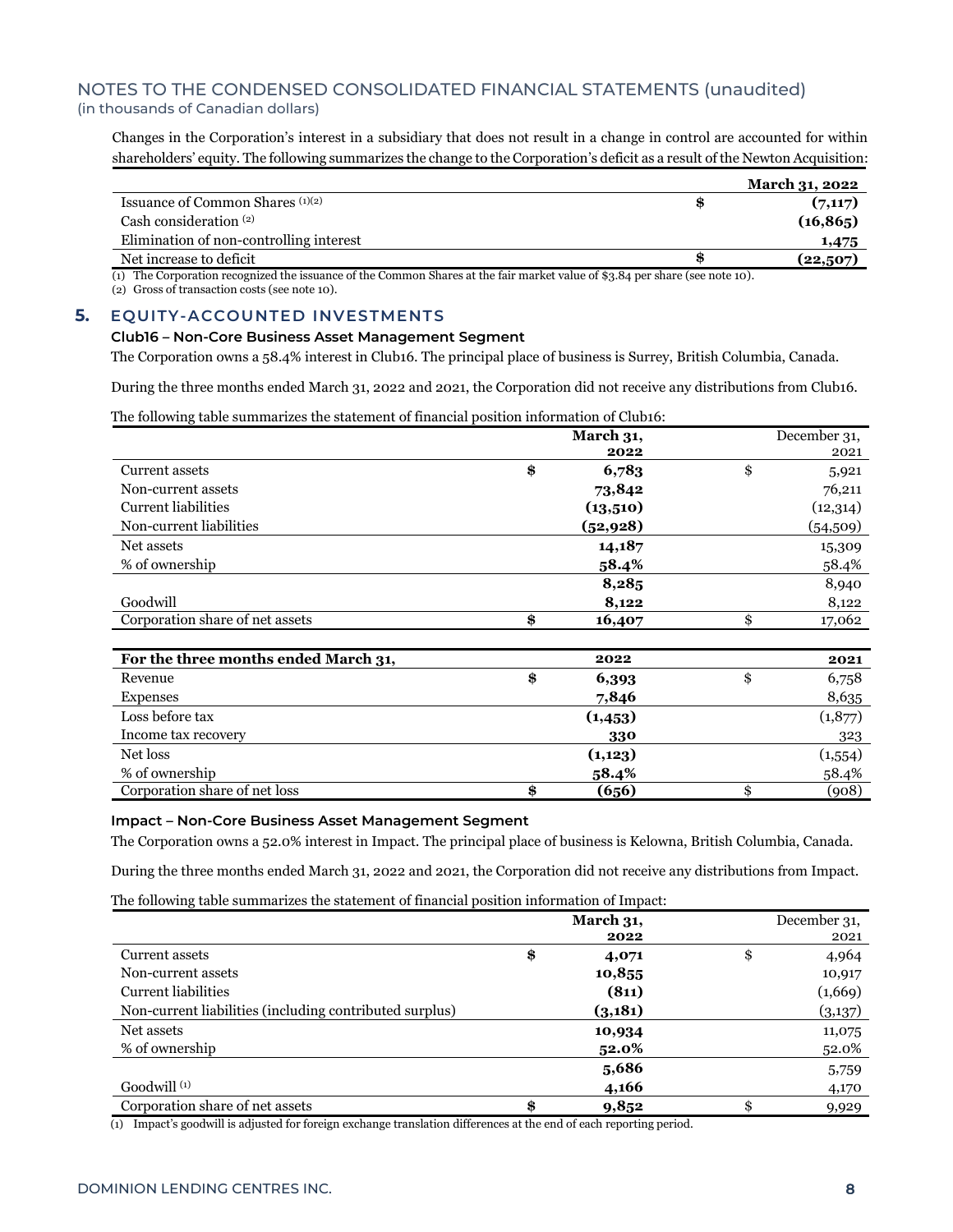| For the three months ended March 31,          | 2022        | 2021        |
|-----------------------------------------------|-------------|-------------|
| Revenue                                       | \$<br>1,753 | \$<br>1,981 |
| <b>Expenses</b>                               | 1,879       | 1,874       |
| (Loss) income before tax                      | (126)       | 107         |
| Income tax recovery (expense)                 | 45          | (26)        |
| Net (loss) income                             | (81)        | 81          |
| % of ownership                                | 52.0%       | 52.0%       |
| Corporation share of net (loss) income        | (42)        | 42          |
|                                               |             |             |
| For the three months ended March 31,          | 2022        | 2021        |
| Other comprehensive loss                      | \$<br>(69)  | \$<br>(287) |
| % of ownership                                | 52.0%       | 52.0%       |
| Corporation share of other comprehensive loss | \$<br>(36)  | (149)       |

#### **Other Core Business Operations' Equity-Accounted Investments**

The following tables summarize the financial information of the Corporation's investments in its non-significant joint arrangements. The Corporation's ownership interest in these entities ranges from 30%-50%.

During the three months ended March 31, 2022, the Corporation made an investment of \$250 in non-significant joint arrangements and received distributions of \$150 (March 31, 2021 – \$300 and \$250, respectively).

|                                      | March 31,   | December 31, |
|--------------------------------------|-------------|--------------|
|                                      | 2022        | 2021         |
| Current assets                       | \$<br>1,530 | \$<br>978    |
| Non-current assets                   | 103         | 163          |
| <b>Current liabilities</b>           | (458)       | (616)        |
| Non-current liabilities              |             |              |
| Net assets                           | 1,175       | 525          |
| % of ownership                       | 30%-50%     | 30%-50%      |
|                                      | 549         | 223          |
| Goodwill                             | 1,303       | 1,303        |
| Corporation share of net assets      | \$<br>1,852 | \$<br>1,526  |
|                                      |             |              |
| For the three months ended March 31, | 2022        | 2021         |
| Revenue                              | \$<br>1,551 | \$<br>1,534  |
| Expenses <sup>(1)</sup>              | 1,095       | 1,004        |

Net income **456** 530 % of ownership **30%-50%** 30%-50%

Corporation share of net income **\$ 228** \$ 270 (1) Includes income tax.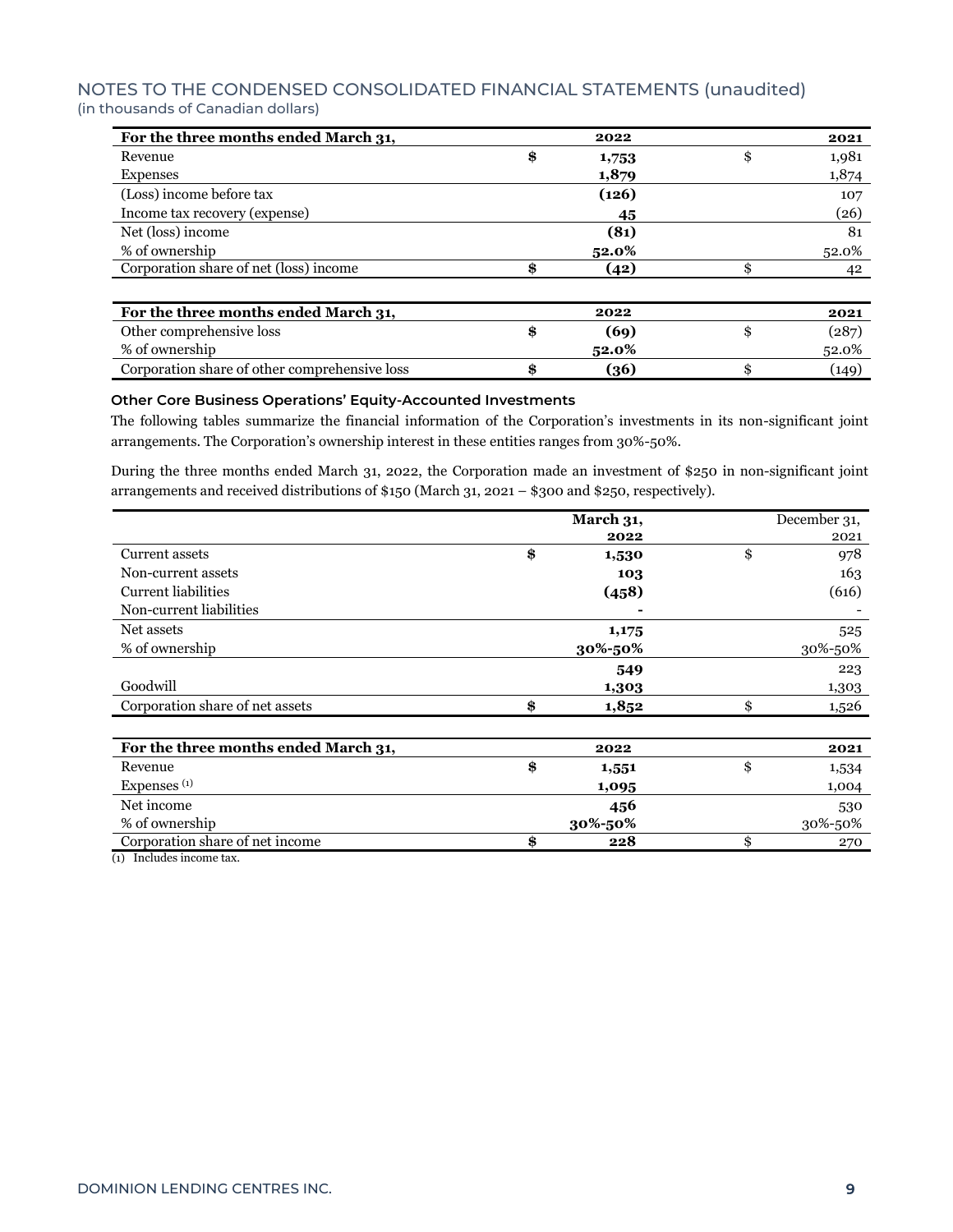#### **6. INTANGIBLE ASSETS**

|                                 | Franchise rights,<br>relationships and<br>agreements | <b>Brand</b><br>names | Other $(1)$    | Total intangible<br>assets |
|---------------------------------|------------------------------------------------------|-----------------------|----------------|----------------------------|
| Cost                            |                                                      |                       |                |                            |
| Balance at December 31, 2021    | \$<br>101,398                                        | \$<br>45,700          | \$<br>5,297    | \$<br>152,395              |
| Additions                       | 3,399                                                |                       |                | 3,399                      |
| Disposals                       | (153)                                                |                       | (195)          | (348)                      |
| Balance at March 31, 2022       | \$<br>104,644                                        | \$<br>45,700          | \$<br>5,102    | \$<br>155,446              |
| <b>Accumulated amortization</b> |                                                      |                       |                |                            |
| Balance at December 31, 2021    | \$<br>(26,520)                                       | \$                    | \$<br>(4, 446) | \$<br>(30, 966)            |
| Disposals                       | 153                                                  |                       | 195            | 348                        |
| Depreciation and amortization   |                                                      |                       |                |                            |
| recognized as a charge against  |                                                      |                       |                |                            |
| revenue                         | (753)                                                |                       |                | (753)                      |
| Depreciation and amortization   |                                                      |                       |                |                            |
| expense                         | (812)                                                |                       | (102)          | (914)                      |
| Balance at March 31, 2022       | \$<br>(27,932)                                       | \$                    | \$<br>(4,353)  | \$<br>(32, 285)            |
| Carrying value                  |                                                      |                       |                |                            |
| December 31, 2021               | \$<br>74,878                                         | \$<br>45,700          | \$<br>851      | \$<br>121,429              |
| March 31, 2022                  | \$<br>76,712                                         | \$<br>45,700          | \$<br>749      | \$<br>123,161              |

(1) Other intangible assets is comprised of software acquired on the initial acquisition of the Core Business Operations (including Newton).

### **7. ACCOUNTS PAYABLE AND ACCRUED LIABILITIES**

|                                              | March 31, |        | December 31, |
|----------------------------------------------|-----------|--------|--------------|
|                                              |           | 2022   | 2021         |
| <b>Accrued liabilities</b>                   |           |        |              |
| Commissions payable                          | \$        | 15,441 | \$<br>18,253 |
| SIB liability (note 10)                      |           |        | 11,250       |
| Share-based compensation liability (note 11) |           | 1,568  | 1,577        |
| Other accrued liabilities                    |           | 5,892  | 10,733       |
|                                              |           | 22,901 | 41,813       |
| Trade payables                               |           | 1,077  | 1,471        |
| Income tax payable                           |           |        | 3,322        |
| Government agencies payable                  |           | 546    | 223          |
| Other                                        |           | 198    | 55           |
|                                              | \$        | 24,722 | \$<br>46,884 |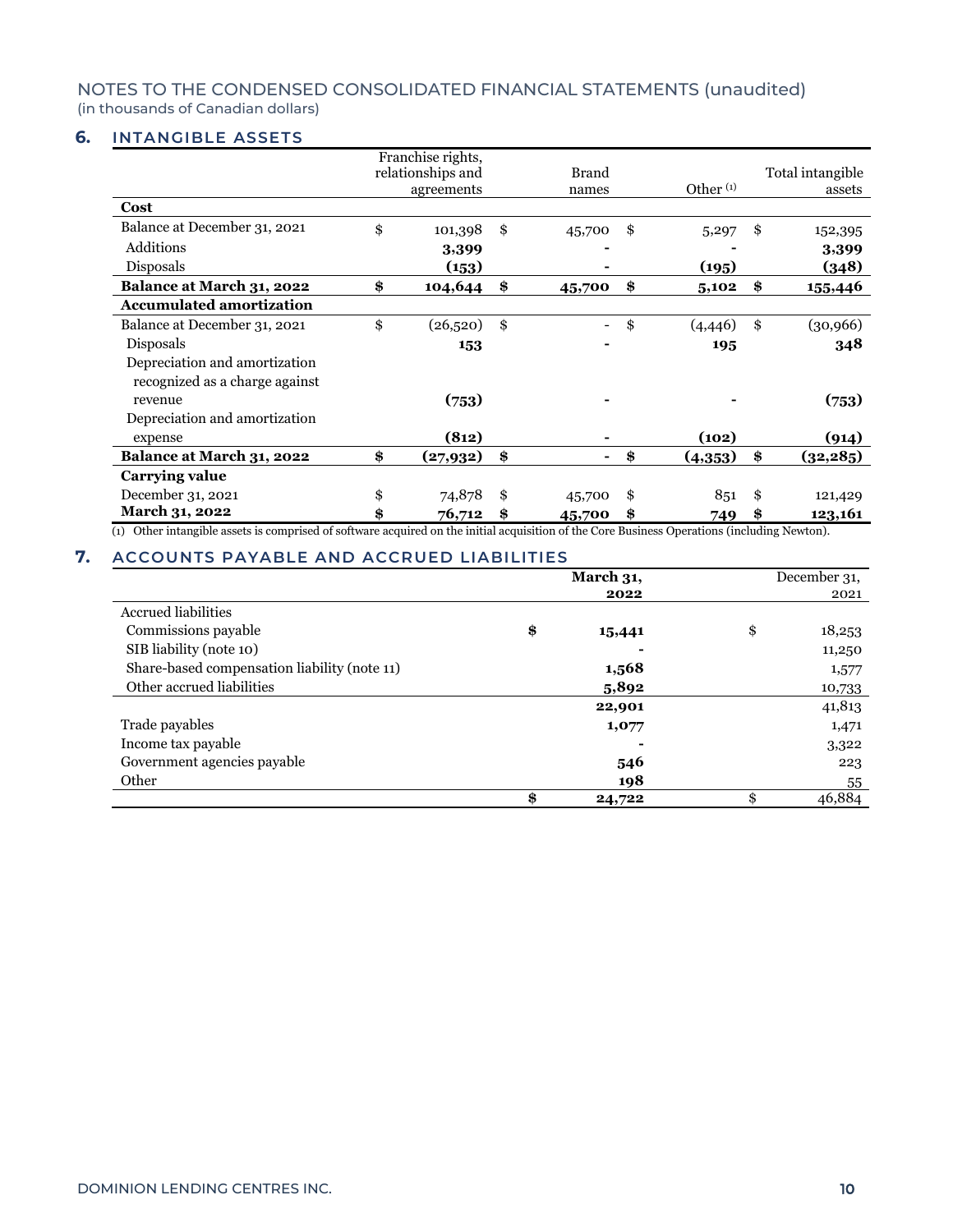#### **8. LOANS AND BORROWINGS**

|                                           | March 31,    | December 31, |
|-------------------------------------------|--------------|--------------|
|                                           | 2022         | 2021         |
| <b>Core Business Operations</b>           |              |              |
| <b>Revolving Facility</b>                 | \$           | \$           |
| <b>Acquisition Facility</b>               | 29,571       | 6,165        |
| Non-Revolving Term Loan ("DDTL") Facility | 7,600        |              |
| <b>Non-Core Business Asset Management</b> |              |              |
| Junior Credit Facility                    | 23,513       | 30,648       |
|                                           | 60,684       | 36,813       |
| Debt issuance costs                       | (413)        | (347)        |
| Total loans and borrowings                | 60,271       | 36,466       |
| Less current portion                      | 4,662        | 1,233        |
|                                           | \$<br>55,609 | \$<br>35,233 |

The credit facilities are comprised of three senior term credit facilities (collectively, the "Senior Credit Facilities") and a junior term credit facility (the "Junior Credit Facility"). The Senior Credit Facilities are held within the Core Business Operations and the Junior Credit Facility is held within the Non-Core Business Asset Management segment.

Quarterly financial covenants for all facilities include the requirement to maintain an adjusted total debt-to-EBITDA ratio of less than 2.75:1.00 and an interest coverage ratio of not less than 3.00:1.00. At March 31, 2022, the Corporation's adjusted total debt-to-EBITDA ratio and interest coverage ratio were 1.38:1.00 and 64.76:1.00, respectively. At March 31, 2022, the Corporation was in compliance with all such covenants.

#### **Core Business Operations**

On February 28, 2022, the Corporation entered into an amending agreement with TD, whereby the Corporation increased its Acquisition Facility by \$24,000, from \$10,000 to \$34,000. An aggregate of \$16,865 was drawn on the Acquisition Facility to pay the cash consideration at closing to the vendors of the Newton Acquisition (see note 4) and an aggregate of \$7,135 was drawn on the Acquisition Facility to transfer to the Corporation's Non-Core Business Asset Management segment as compensation for the issuance of the Share Consideration (which amount was paid against the Corporation's Junior Credit Facility). As such, the Newton Acquisition resulted in net additional borrowings of \$16,865, with borrowings by the Corporation's Core Business Operations increasing by \$24,000 and borrowings by the Corporation's Non-Core Business Asset Management segment decreasing by \$7,135.

The DDTL Facility is a delayed draw term loan that allowed the Corporation to withdraw predefined amounts. During the three months ended March 31, 2022, the Corporation drew \$7,600 on its DDTL Facility, of which \$4,560 was used to fund the SIB completed on January 11, 2022 and \$3,040 was paid as a pro-rata (40%) dividend to the Preferred Shareholders. The Corporation's cash on hand was used to fund the balance of \$2,120 to complete the purchase of tendered shares under the SIB. The remaining \$12,400 credit available under the \$20,000 DDTL facility was cancelled.

Borrowings under the Senior Credit Facilities are comprised of floating-rate advances or Canadian banker's acceptances ("BA"). Floating rate advances bear interest at a rate equal to prime plus 0.00% to 0.50%. BAs bear interest at a rate determined at the time of their acceptance plus a stamping fee of 1.75% to 2.25%. As at March 31, 2022, the outstanding Senior Credit Facilities were solely floating rate advances with annual interest rate at prime.

As at March 31, 2022, \$4,662 of the balance outstanding on the Acquisition facility is classified as current (December 31, 2021—\$1,233 million).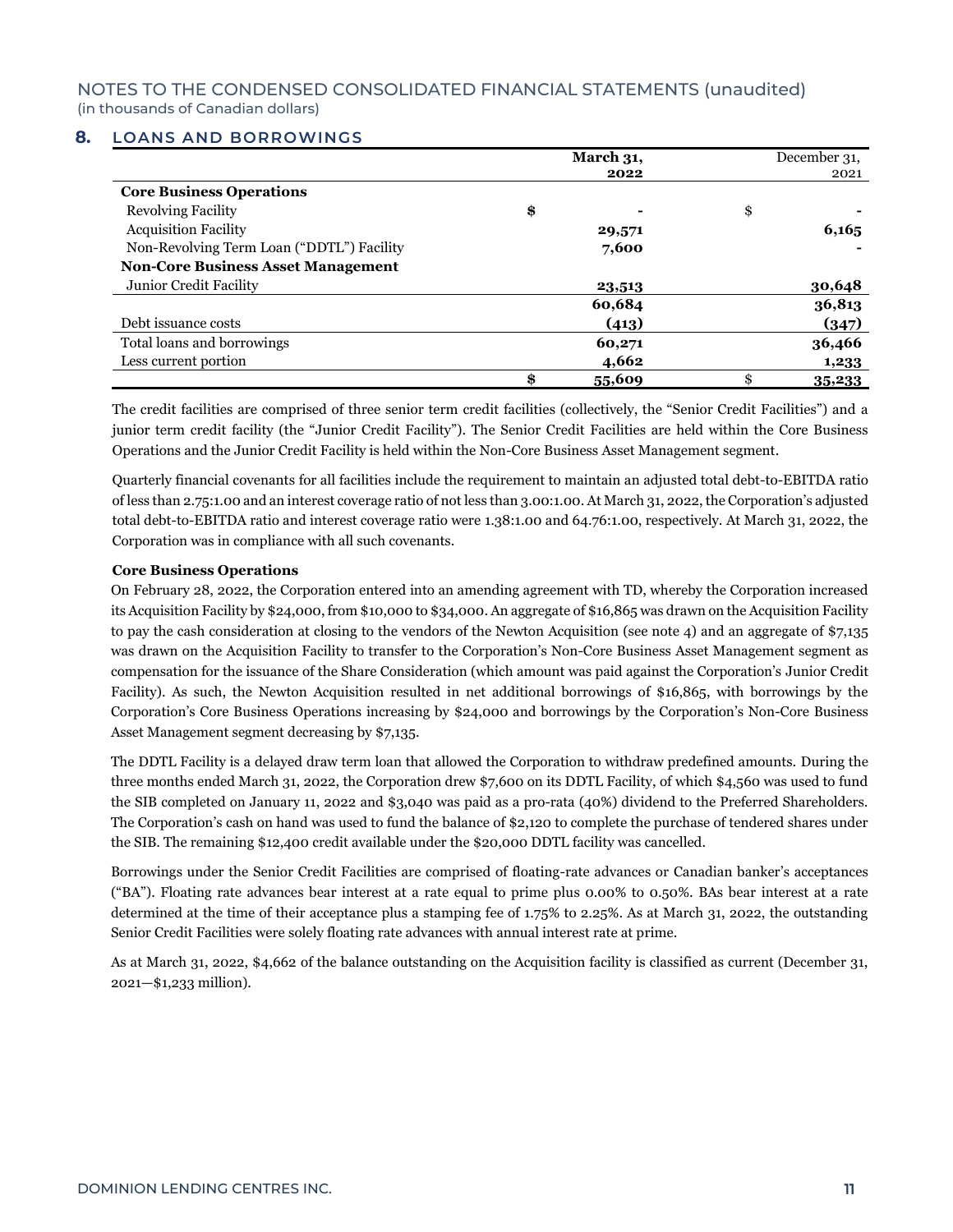#### **Non-Core Business Asset Management**

Borrowings under the Junior Credit Facility are comprised of floating rate advances or BAs. Floating rate advances bear interest at a rate equal to prime plus 0.75% to 1.25%. BAs bear interest at a rate determined at the time of their acceptance plus a stamping fee of 2.50% to 3.00%. As at March 31, 2022, the Junior Credit Facility was solely a floating-rate advance and bore annual interest at prime plus 0.75%.

As the Corporation's repayments on the Junior Credit Facility are voluntary, the full amount outstanding as at March 31, 2022 and December 31, 2021, were classified as long-term.

#### **9. PREFERRED SHARE LIABILITY**

The Corporation is authorized to issue an unlimited number of non-voting, non-convertible series 1, class B preferred shares (the "Preferred Shares"). The Preferred Shares are not publicly traded. The Preferred Shares are a liability as the Corporation has an unavoidable obligation to pay dividends on the Preferred Shares into perpetuity. The holders of the Preferred Shares (the "Preferred Shareholders") are entitled to dividends equal to 40% of Core Business Distributable Cash ("Dividend Entitlement"), as defined in the Preferred Share terms, which represents cash generated by Core Business Operations after spending what is required to maintain or expand the current asset base. To match cash flows, capital expenditures are deducted from the Dividend Entitlement when incurred or when the debt is repaid for any amounts financed from debt.

The Preferred Shares were initially measured at their fair value net of any directly-attributable transaction costs and are subsequently recognized at amortized cost. The fair value of the Preferred Shares was determined using an income approach based on the estimated future Dividend Entitlement of the Preferred Shareholders. The Preferred Share liability is revised for any changes in the estimated future Dividend Entitlement at the end of each reporting period using an income approach based on the initial discount rate applied (15.2%), the change in the time-value of money, and dividends paid. The change in the time-value of money is reflected as accretion expense. The change in the estimated future Dividend Entitlement is reflected as revaluation recovery or expense. The revaluation recovery or expense and accretion expense are non-cash items, recognized on the condensed consolidated statements of loss within finance expense on the Preferred Share liability.

The Dividend Entitlement is determined by a contractual measurement as defined in the Preferred Share terms, representing 95% of the total of the Core Business Operations': adjusted cash flows from operating activities, cash flows used in investing activities, adjusted cash flows from financing activities, taxes attributable, and any other adjustments approved by the Board of the Corporation and the majority Preferred Shareholder. The Preferred Shareholders are entitled to an annual dividend equal to 40% of the defined cash flows and the remaining 60% is retained for use in the Non-Core Business Asset Management segment. The Corporation pays interim monthly cash dividends ("Interim Dividends") to the Preferred Shareholders in an amount determined by the Board of the Corporation that represents a good-faith estimate of the monthly instalment of the Dividend Entitlement, which may be more or less than the actual Dividend Entitlement based on seasonality of cash flows. During the three months ended March 31, 2022, the Corporation paid Interim Dividends of \$4,720 and a true-up of the Dividend Entitlement payable as at December 31, 2021 of \$537 to the Preferred Shareholders (March 31, 2021—\$1,680 and \$nil). During the three months ended March 31, 2022, the Dividend Entitlement attributable to Preferred Shareholders was \$3,688 (March 31, 2021—\$1,507), resulting in a reduction of the Dividend Entitlement to the Preferred Shareholders at March 31, 2022 of \$1,032, which is included in the Preferred Share liability.

During the three months ended March 31, 2022, the Board of Directors of the Corporation passed a resolution to reduce the Dividend Entitlement for the year ended December 31, 2021, resulting in an unpaid reversal of \$481 of the Dividend Entitlement payable to the Preferred Shareholders as at December 31, 2021. The reduction in the Dividend Entitlement was allocated to repayments on the Corporation's debt.

The Preferred Shareholders are further entitled, in the event of a liquidation or winding-up of the Corporation's assets and property, or the sale of the Core Business Operations, to receive the amount equal to any accrued but unpaid Dividend Entitlement plus an amount equal to 40% of the net proceeds of any liquidation event of the sale of the Core Business Operations. The Preferred Shareholders are not entitled, upon liquidation, dissolution or winding up of the Corporation or on the sale of any part of the Non-Core Assets, to share in any proceeds received by the Corporation from the disposition of the Non-Core Assets.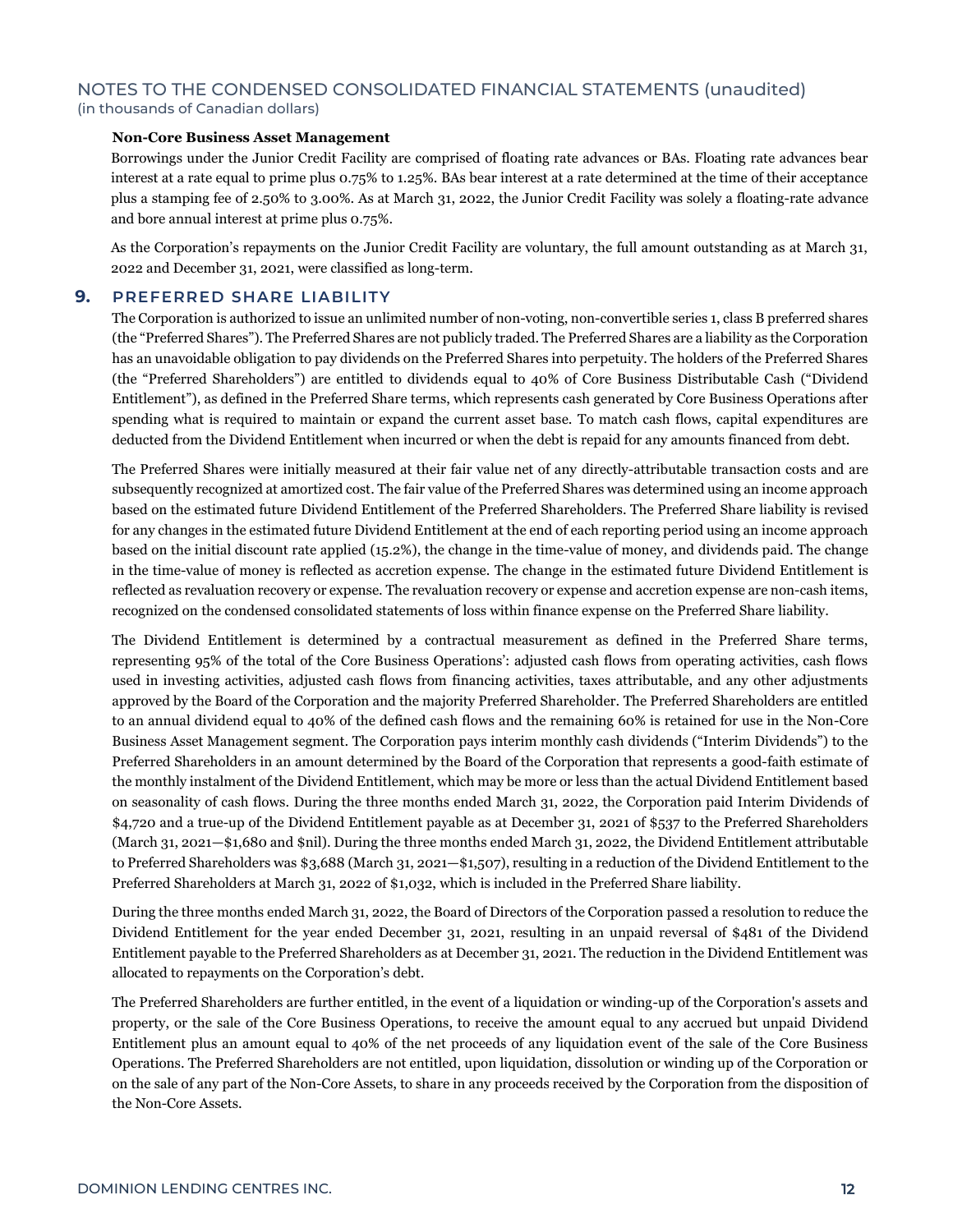|                                                       | Number of Preferred Shares |            | Amount        |
|-------------------------------------------------------|----------------------------|------------|---------------|
| Balance at December 31, 2021 <sup>(1)</sup>           |                            | 26,774,054 | \$<br>118,460 |
| Dividends paid                                        |                            |            | (5,257)       |
| Finance expense on the Preferred Share liability      |                            |            | 25,715        |
| <b>Balance at March 31, 2022</b> (1)                  |                            | 26,774,054 | \$<br>138,918 |
| <b>Current</b>                                        |                            |            | \$<br>11,084  |
| <b>Non-Current</b>                                    |                            |            | \$<br>127,834 |
| (1) Net of transaction costs.                         |                            |            |               |
| For the three months ended March 31,                  |                            | 2022       | 2021          |
| Accretion expense on the Preferred Share liability    | \$                         | 4,421      | \$<br>4,010   |
| Revaluation expense (recovery) of the Preferred Share |                            |            |               |
| liability                                             |                            | 21,294     | (864)         |
| Finance expense on the Preferred Share liability      | \$                         | 25,715     | \$<br>3,146   |

#### **10. SHARE CAPITAL**

#### **Authorized share capital**

The Corporation is authorized to issue an unlimited number of class A common shares ("Common Shares") without par value, and an unlimited number of Preferred Shares (see note 9).

A summary of changes in Common Share capital in the period is as follows:

|                              | Number of            |               |
|------------------------------|----------------------|---------------|
|                              | <b>Common Shares</b> | Amount        |
| Balance at December 31, 2021 | 46,357,841           | \$<br>118,018 |
| Substantial issuer bid       | (1,781,790)          | 4,568         |
| <b>Share issuance</b>        | 1,853,247            | 7,098         |
| Balance at March 31, 2022    | 46,429,298           | 129,684       |

The Corporation implemented a SIB, commencing on December 1, 2021 and expiring on January 11, 2022. The Corporation offered to purchase up to 3,000,000 Common Shares from the common shareholders at a price of \$3.75 per share. The Corporation purchased 1,781,790 Common Shares that were validly tendered for an aggregate cost of \$6,682, which were cancelled and returned to treasury. As the SIB was outstanding at December 31, 2021, the Corporation had recognized a liability at December 31, 2021 for the full commitment of the SIB of \$11,250, with the offset to share capital. During the three months ended March 31, 2022, the Corporation settled the SIB liability and recognized the reduction in the number of Common Shares outstanding and derecognized \$4,568 of the commitment for shares that were not tendered (see note 7).

On completion of the Newton Acquisition, the Corporation issued 1,853,247 Common Shares (see note 4). These were valued at the closing trading price of the Corporation's Common Shares on February 28, 2022 of \$3.84 per share. The Corporation recognized \$19 of transaction costs directly attributable to the issuance of the Common Shares as an offset to share capital.

#### **11. SHARE-BASED PAYMENTS**

The Corporation recorded total share-based payment expense of \$210 for the three months ended March 31, 2022 (March 31, 2021—\$895). These amounts include share-based payment expense related to the Corporation's restricted share units ("RSUs") expense of \$94 (March 31, 2021—\$624), and \$116 expense related to the Corporation's phantom share options ("PSOs") for the three months ended March 31, 2022 (March 31, 2021— \$271).

#### **Share options**

Under the Corporation's share option plan (the "Plan"), the Corporation may grant share options to its directors, officers, employees, and consultants for up to 10% of the issued and outstanding Common Shares at the time of the share option grant. The Corporation's directors determine the term and vesting period of the share options at the time of the grant with the maximum term under the Plan being ten years from the grant date. The exercise price of each share option is determined on issuance of the share options, which cannot be less than the market price, as defined by the Exchange.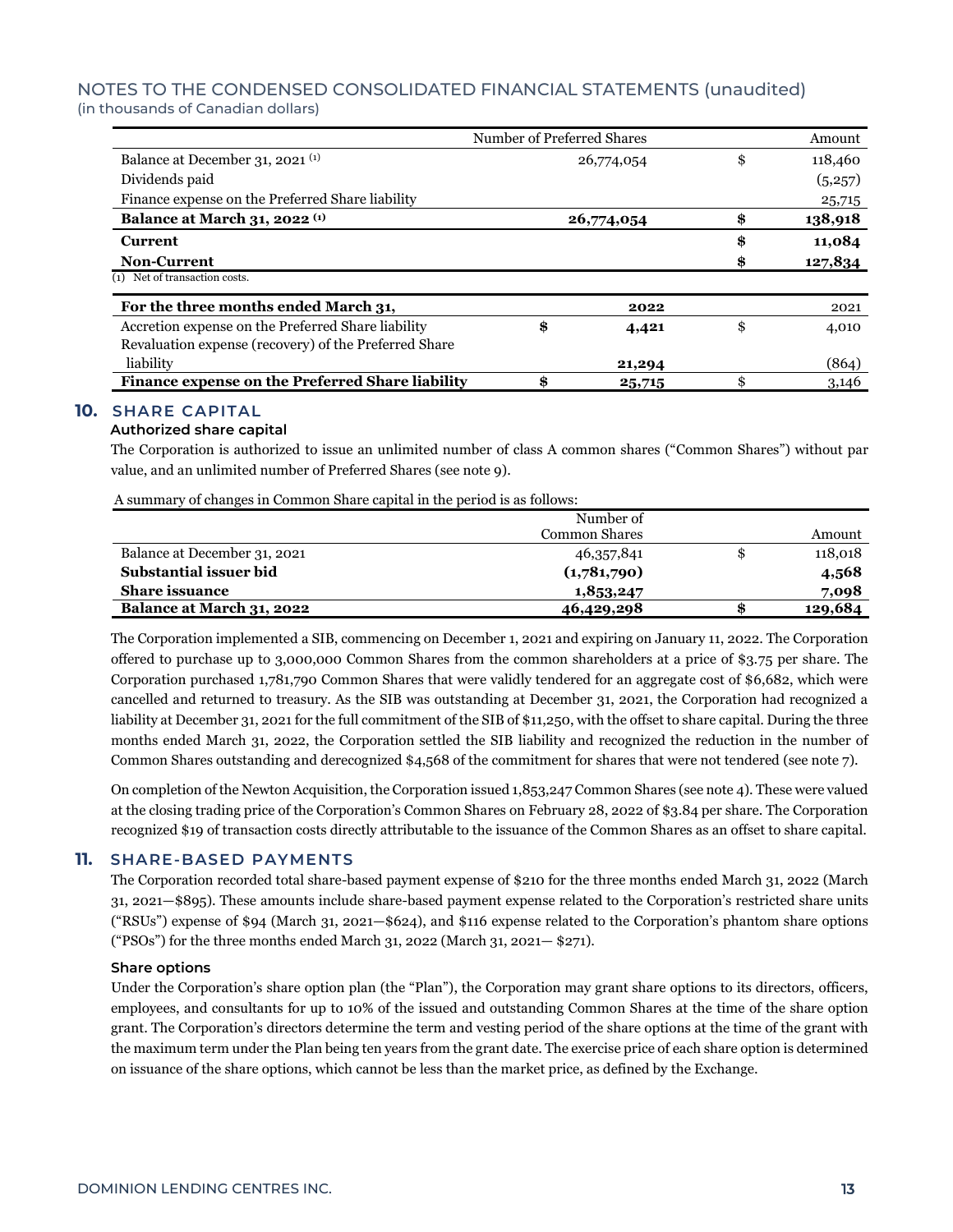|                                                                                                                   |               | Number of     |               | Weighted average |
|-------------------------------------------------------------------------------------------------------------------|---------------|---------------|---------------|------------------|
|                                                                                                                   |               | share options |               | exercise price   |
| Outstanding share options, December 31, 2021                                                                      |               | 75,000        |               | 3.00             |
| Outstanding share options, March 31, 2022                                                                         |               | 75,000        |               | 3.00             |
| The following table summarizes the share options outstanding and exercisable under the Plan as at March 31, 2022: |               |               |               |                  |
|                                                                                                                   |               |               |               | Weighted         |
|                                                                                                                   | Share options | Years to      | Share options | average exercise |
| Grant date                                                                                                        | outstanding   | Maturity      | exercisable   | price            |
| July 3, 2017                                                                                                      | 75,000        | 0.3           | 75,000        | 3.00             |

A summary of share option activity in the period is as follows:

#### **PSO plan**

The Corporation's PSOs outstanding as of December 31, 2021 were issued to employees with an exercise price of \$2.75 (the "employee PSOs"). Each employee PSO entitles the holder thereof to cash payments equal to the difference between the PSO price and the market price upon the exercise date. The employee PSOs have a five-year term and vest one-third on the first, second and third anniversary from the date of grant. At March 31, 2022, all employee PSOs have fully vested. At March 31, 2021, the employee PSOs were in-the-money and the Corporation recognized a liability of \$232 (December 31, 2021—\$335).

During the three months ended March 31, 2022, the Corporation issued 250,000 PSOs to Newton executives with an exercise price of \$3.85 (the "Newton PSOs"). Each Newton PSO entitles the holder thereof to cash payments equal to the difference between the PSO price and the market price upon the exercise date. The Newton PSOs have a three-year term and vest one-half on the first and second anniversary from the date of grant. At March 31, 2022, 15,925 Newton PSOs have fully vested.

A summary of the PSO activity in the period is as follows:

| Outstanding PSOs, December 31, 2021 | 295,000   |
|-------------------------------------|-----------|
| <b>Settled</b>                      | (140,000) |
| <b>Issued</b>                       | 250,000   |
| Outstanding PSOs, March 31, 2022    | 405,000   |
|                                     |           |

During the three months ended March 31, 2022, the Corporation settled 140,000 employee PSOs at a 5-day volume average weighted price of \$3.82 (March 31, 2021—nil).

#### **RSU plan**

The Corporation's RSUs were issued to corporate directors and employees. The Corporation's RSU plan provides RSUs to be settled in cash on the vesting date. The Corporation's directors determine the number of units issued, their term, and their vesting period at the time of the grant.

A summary of the RSU activity in the period is as follows:

| Outstanding RSUs, December 31, 2021 | 657.040 |
|-------------------------------------|---------|
| Outstanding RSUs, March 31, 2022    | 657,040 |
|                                     |         |

The following table summarizes the outstanding RSUs as at March 31, 2022:

|               |                  |                            | Outstanding |    | Liability at   |
|---------------|------------------|----------------------------|-------------|----|----------------|
| Grant date    | Issued to        | Vesting date               | <b>RSUs</b> |    | March 31, 2022 |
| May 1, 2019   | Directors        | Immediately <sup>(1)</sup> | 173,000     | -S | 649            |
| June 11, 2020 | <b>Directors</b> | Immediately <sup>(1)</sup> | 292,174     |    | 1,096          |
| June 11, 2020 | <b>Employees</b> | May 1, 2022                | 191,866     |    | 687            |
|               |                  |                            | 657,040     |    | 2,432          |

(1) The payment date for the RSUs granted on May 1, 2019 and June 11, 2020 to Directors is December 15, 2022 and December 15, 2023, respectively.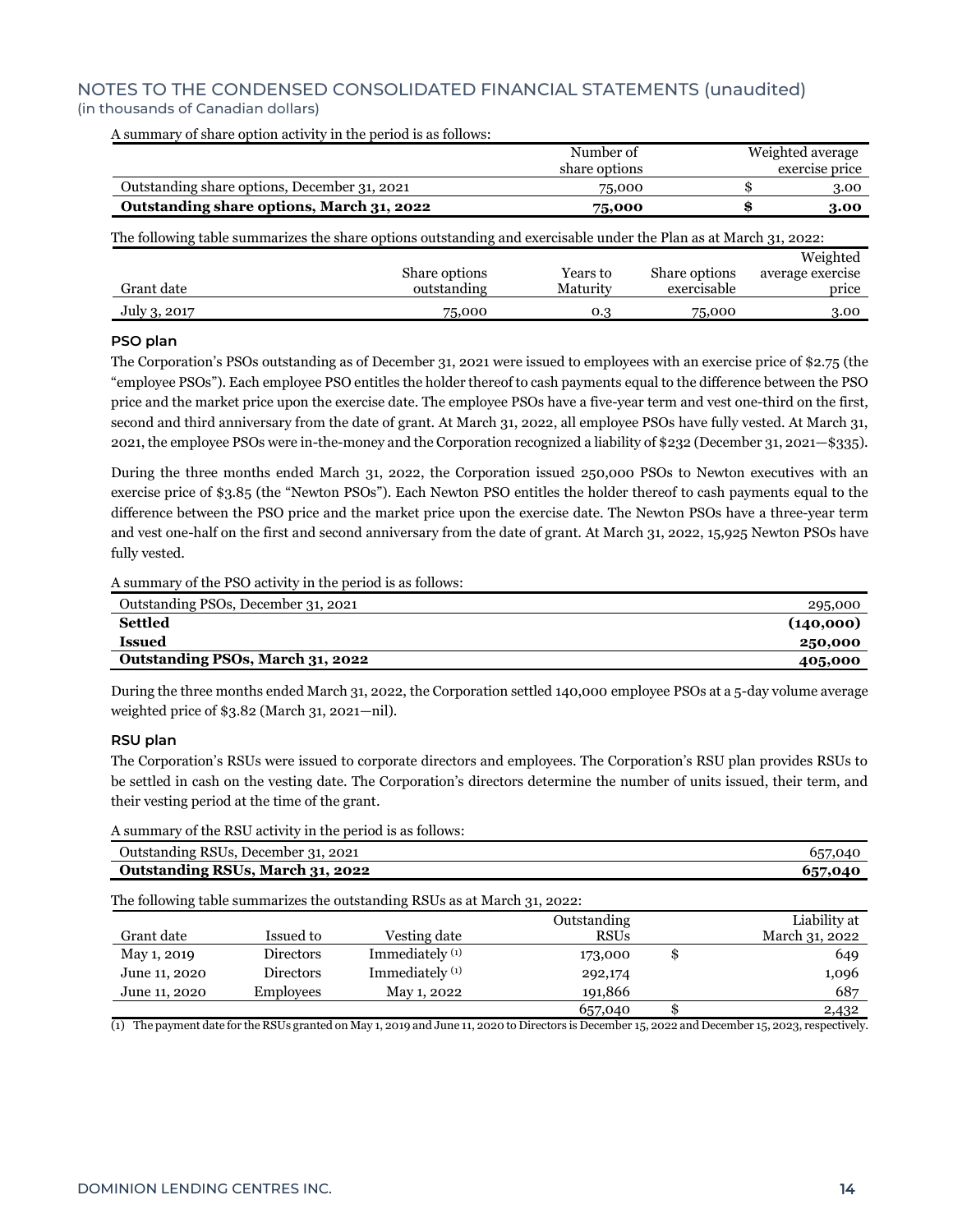#### **Warrants**

The following table summarizes the warrants outstanding:

|                                                | Years to | Warrants    | Exercise |
|------------------------------------------------|----------|-------------|----------|
|                                                | Maturity | Outstanding | price    |
| Outstanding lender warrants, December 31, 2021 | .45      | 2,078,568   | 1.44     |
| Outstanding lender warrants, March 31, 2022    | 1.21     | 2,078,568   | 1.44     |

#### **12. SEGMENTED INFORMATION**

The Corporation's operating segments represent the components of the business whose operating results are reviewed regularly by the Corporation's chief operating decision makers, who are comprised of the Corporation's senior management. At March 31, 2022, the Corporation has two operating segments: the Core Business Operations segment and the Non-Core Business Asset Management segment.

The Core Business Operations segment represents the core operations of the Corporation. These core operations are the business of mortgage brokerage franchising and mortgage broker data connectivity services across Canada.

The Non-Core Business Asset Management segment includes the Corporation's interest in the Non-Core Assets and the expenses, assets and liabilities associated with management of the Non-Core Assets, the Junior Credit Facility, and public company costs.

|                                           | Core Business | Non-Core Business |                         |               |
|-------------------------------------------|---------------|-------------------|-------------------------|---------------|
| As at March 31, 2022                      | Operations    |                   | <b>Asset Management</b> | Consolidated  |
| Cash and cash equivalents                 | \$<br>11,544  | \$                | 1,860                   | \$<br>13,404  |
| Trade, other receivables and other assets | 12,448        |                   | 106                     | 12,554        |
| Right-of-use assets                       | 2,103         |                   |                         | 2,103         |
| Intangible assets                         | 123,161       |                   |                         | 123,161       |
| Goodwill                                  | 60,437        |                   |                         | 60,437        |
| Capital and other assets                  | 3,670         |                   | 26,561                  | 30,231        |
| Total assets                              | \$<br>213,363 | \$                | 28,527                  | \$<br>241,890 |
|                                           |               |                   |                         |               |
| Accounts payable and accrued liabilities  | \$<br>22,834  | \$                | 1,888                   | \$<br>24,722  |
| Lease obligations                         | 2,221         |                   | 288                     | 2,509         |
| Loans and borrowings                      | 36,939        |                   | 23,332                  | 60,271        |
| Deferred tax liability (asset)            | 25,815        |                   | (13, 836)               | 11,979        |
| Preferred Share liability                 | 138,918       |                   |                         | 138,918       |
| Other liabilities                         | 3,018         |                   | 2,094                   | 5,112         |
| <b>Total liabilities</b>                  | \$<br>229,745 | \$                | 13,766                  | \$<br>243,511 |

| For the three months ended             | <b>Core Business</b> | Non-Core Business       | Consolidated   |
|----------------------------------------|----------------------|-------------------------|----------------|
| <b>March 31, 2022</b>                  | <b>Operations</b>    | <b>Asset Management</b> |                |
| Revenue                                | \$<br>17,029         | \$<br>۰                 | \$<br>17,029   |
| Direct costs                           | 1,998                |                         | 1,998          |
| General and administrative expenses    | 7,645                | 819                     | 8,464          |
| Share-based payments                   |                      | 210                     | 210            |
| Depreciation and amortization          | 1,024                | 5                       | 1,029          |
| Finance expense                        | 187                  | 245                     | 432            |
| Finance expense on the Preferred Share |                      |                         |                |
| liability                              | 25,715               |                         | 25,715         |
| Other (income) expense                 | (336)                | 703                     | 367            |
| Loss before tax from operations        | \$<br>(19, 204)      | \$<br>(1,982)           | \$<br>(21,186) |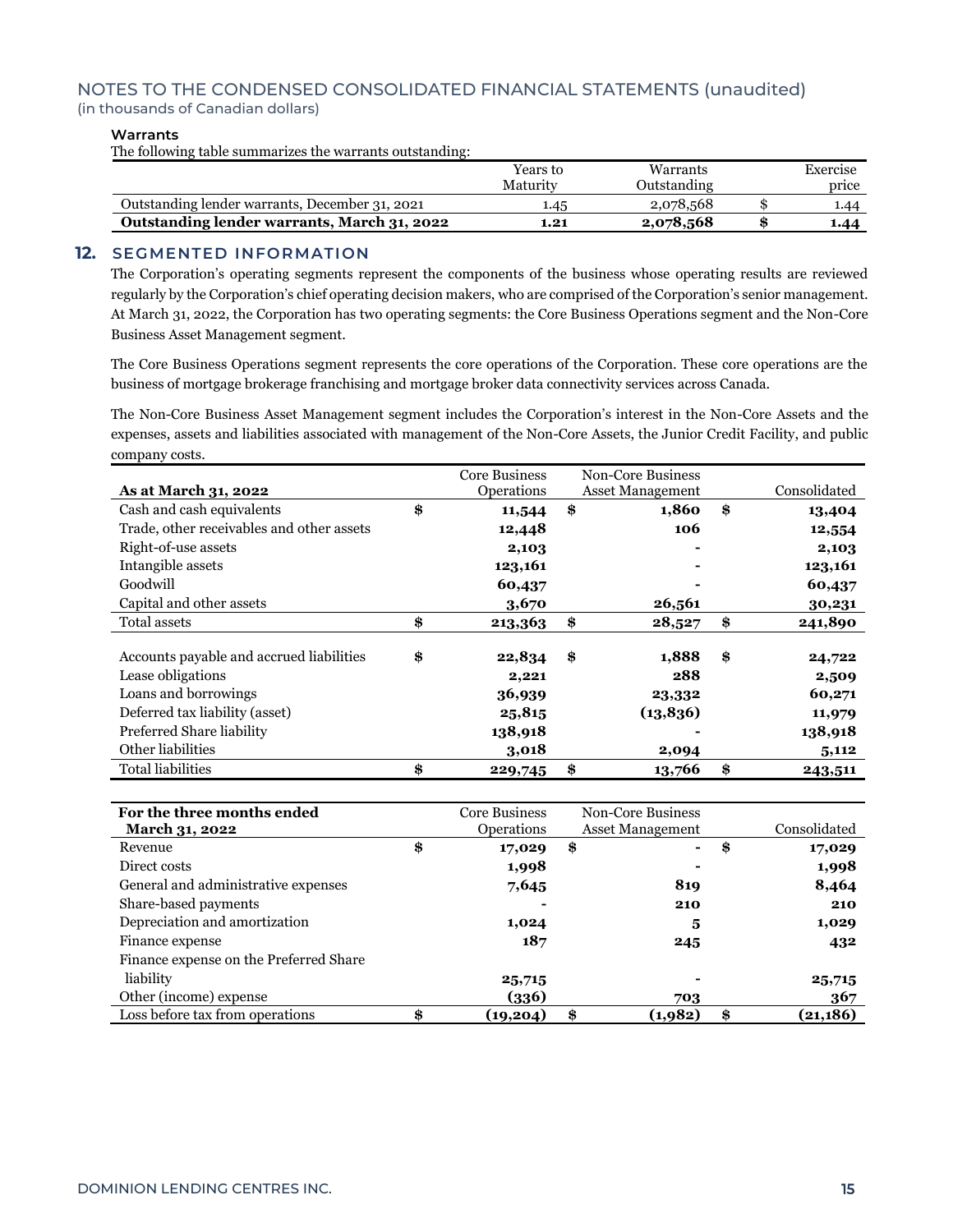| For the three months ended<br>March 31, 2022 | Core Business<br><b>Operations</b> | Non-Core Business<br><b>Asset Management</b> |         |     | Consolidated |
|----------------------------------------------|------------------------------------|----------------------------------------------|---------|-----|--------------|
| Cash flows provided by / (used in)           |                                    |                                              |         |     |              |
| operating activities                         | \$<br>2,933                        | \$                                           | (1,112) | \$  | 1,821        |
| Cash flows (used in) / provided by investing |                                    |                                              |         |     |              |
| activities                                   | (11,984)                           |                                              | 7,885   |     | (4,099)      |
| Cash flows provided by / (used in) financing |                                    |                                              |         |     |              |
| activities                                   | 1,549                              |                                              | (6,747) |     | (5, 198)     |
| (Decrease) increase in cash and cash         |                                    |                                              |         |     |              |
| equivalents                                  | \$<br>(7,502)                      | \$                                           | 26      | -96 | (7, 476)     |

|                                           | <b>Core Business</b> | <b>Non-Core Business</b> |               |
|-------------------------------------------|----------------------|--------------------------|---------------|
| As at December 31, 2021                   | Operations           | <b>Asset Management</b>  | Consolidated  |
| Cash and cash equivalents                 | \$<br>19,046         | \$<br>1,840              | \$<br>20,886  |
| Trade, other receivables and other assets | 18,179               | 113                      | 18,292        |
| Right-of-use assets                       | 1,859                |                          | 1,859         |
| Intangible assets                         | 121,429              |                          | 121,429       |
| Goodwill                                  | 60,437               |                          | 60,437        |
| Capital and other assets                  | 3,668                | 27,354                   | 31,022        |
| Total assets                              | \$<br>224,618        | \$<br>29,307             | \$<br>253,925 |
|                                           |                      |                          |               |
| Accounts payable and accrued liabilities  | \$<br>33,714         | \$<br>13,170             | \$<br>46,884  |
| Lease obligations                         | 1,966                | 330                      | 2,296         |
| Loans and borrowings                      | 6,018                | 30,448                   | 36,466        |
| Deferred tax liability (asset)            | 26,016               | (14, 239)                | 11,777        |
| Preferred Share liability                 | 118,460              |                          | 118,460       |
| Other liabilities                         | 2,126                | 2,095                    | 4,221         |
| <b>Total liabilities</b>                  | \$<br>188,300        | \$<br>31,804             | \$<br>220,104 |

| For the three months ended<br>March 31, 2021 | <b>Core Business</b><br><b>Operations</b> | Non-Core Business<br><b>Asset Management</b> | Consolidated |
|----------------------------------------------|-------------------------------------------|----------------------------------------------|--------------|
| Revenue                                      | \$<br>13,888                              | \$<br>-                                      | \$<br>13,888 |
| Direct costs                                 | 1,954                                     |                                              | 1,954        |
| General and administrative                   | 4,486                                     | 507                                          | 4,993        |
| Share-based payments                         |                                           | 895                                          | 895          |
| Depreciation and amortization                | 1,042                                     | 4                                            | 1,046        |
| Finance expense                              | 52                                        | 1,195                                        | 1,247        |
| Finance expense on the Preferred Share       |                                           |                                              |              |
| liability                                    | 3,146                                     |                                              | 3,146        |
| Other (income) expense                       | (1,218)                                   | 1,145                                        | (73)         |
| Income (loss) before tax from operations     | \$<br>4,426                               | \$<br>(3,746)                                | \$<br>680    |

| For the three months ended<br>March 31, 2021 |    | Core Business<br>Operations | Non-Core Business<br><b>Asset Management</b> |          |    | Consolidated |
|----------------------------------------------|----|-----------------------------|----------------------------------------------|----------|----|--------------|
| Cash flows provided by / (used in)           |    |                             |                                              |          |    |              |
| operating activities                         | \$ | 6,049                       | \$                                           | (1,4,36) | \$ | 4,613        |
| Cash flows (used in) / provided by investing |    |                             |                                              |          |    |              |
| activities                                   |    | (5,573)                     |                                              | 2,520    |    | (3,053)      |
| Cash flows used in financing activities      |    | (2, 423)                    |                                              | (46)     |    | (2,469)      |
| (Decrease) increase in cash and cash         |    |                             |                                              |          |    |              |
| equivalents                                  | Φ  | (1,947)                     |                                              | 1,038    |    | (909)        |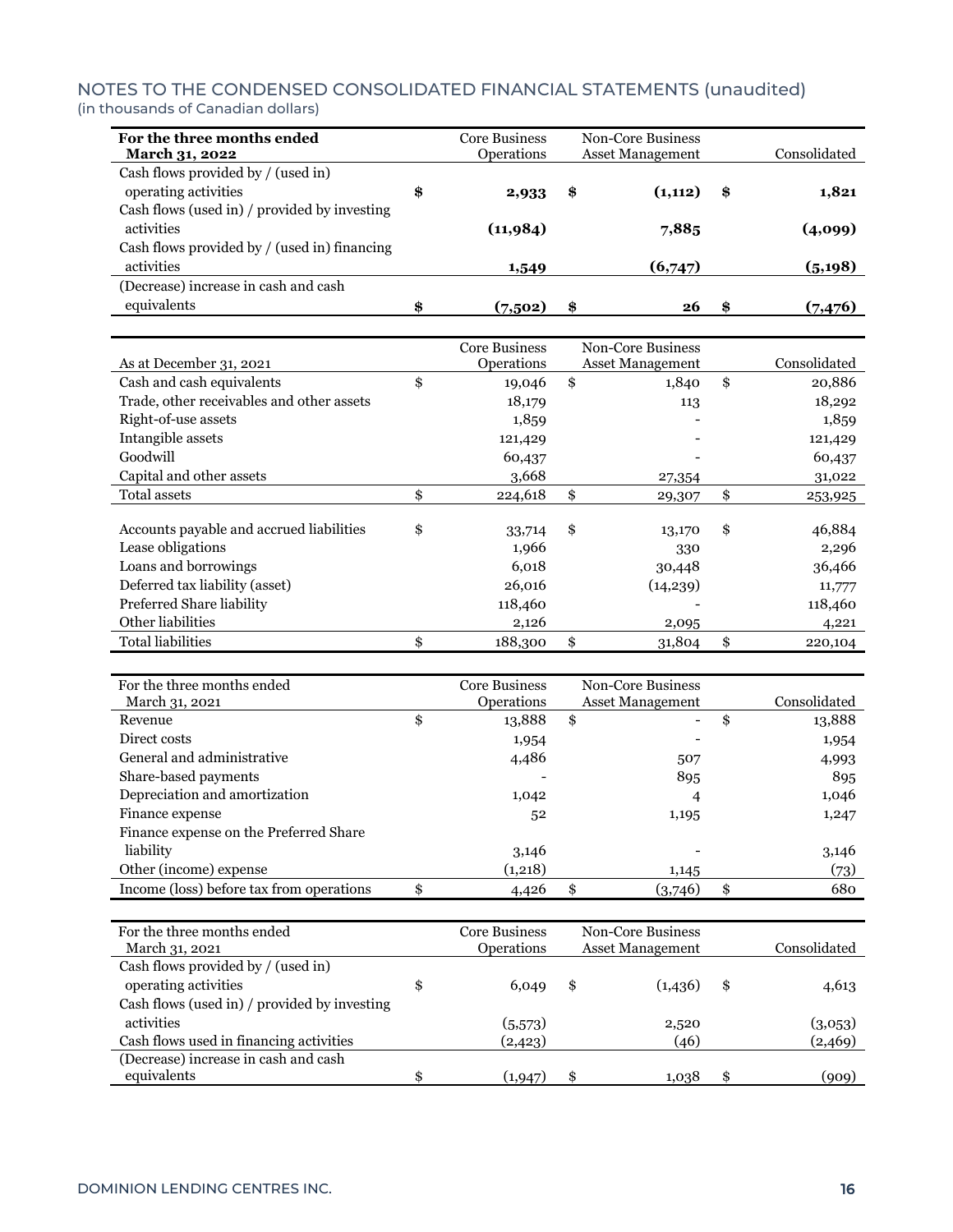#### **13. REVENUE**

| For the three months ended March 31,             | 2022   | 2021   |
|--------------------------------------------------|--------|--------|
| Franchising revenue, mortgage brokerage services | 13,913 | 11,797 |
| Newton revenues                                  | 2,858  | 1,951  |
| Brokering of mortgages                           | 258    | 140    |
|                                                  | 17,029 | 13,888 |

The quarterly results may vary from quarter to quarter because of seasonal fluctuations. The Core Business Operations are subject to seasonal variances that fluctuate in accordance with the normal home buying season. This typically results in higher revenues in the months of June through September of each year, and results in lower revenues during the months of January through March.

The Corporation may incur franchise agreement expenses prior to or concurrent with entering into franchise agreements, including payments to the franchises. These costs are capitalized on an agreement basis and amortized over the same term as the agreement to which they relate. The amortization of these franchise payments is recognized against revenue. Revenue earned from contracts with customers earned over time, gross of the amortization of franchise payments, included in the above for the Core Business Operations is \$17,694 for the three months ended March 31, 2022 (March 31, 2021—\$14,405). Revenues earned from contracts with customers not earned over time is \$88 for the three months ended March 31, 2022 (March 31, 2021—\$100).

#### **14. FINANCE EXPENSE**

| For the three months ended March 31,         | 2022            | 2021         |
|----------------------------------------------|-----------------|--------------|
| Interest expense on debt obligations         | \$<br>368       | \$<br>1,000  |
| Interest on lease obligations                | 31              | 35           |
| Amortization of debt issuance costs          | 33              | 212          |
|                                              | \$<br>432       | \$<br>1,247  |
| 15.<br><b>LOSS PER COMMON SHARE</b>          |                 |              |
| For the three months ended March 31,         | 2022            | 2021         |
| Net loss attributable to common shareholders | \$<br>(22, 679) | \$<br>(486)  |
| Basic and diluted weighted average number of |                 |              |
| Common Shares                                | 45,421,765      | 46,653,941   |
| Basic loss per Common Share                  | \$<br>(0.50)    | \$<br>(0.01) |
| Diluted loss per Common Share                | \$<br>(0.50)    | (0.01)       |

As at March 31, 2022, there were 75,000 share options (March 31, 2021—225,000) and 2,078,568 lender warrants outstanding that were considered anti-dilutive as a result of the net loss for the three months then ended (March 31, 2021— 2,078,568).

# **16. SUPPLEMENTAL CASH FLOW INFORMATION**

The changes in non-cash working capital are as follows:

| For the three months ended March 31,     | 2022        | 2021     |
|------------------------------------------|-------------|----------|
| Trade and other receivables              | \$<br>5,591 | 3,144    |
| Prepaid expenses and deposits            | 130         | 189      |
| Notes receivable                         | 226         | 37       |
| Accounts payable and accrued liabilities | (11, 152)   | (4,682)  |
| Deferred contract liability              | (163)       | (184)    |
| Other current liabilities                | 143         | 44       |
|                                          | (5,225)     | (1, 452) |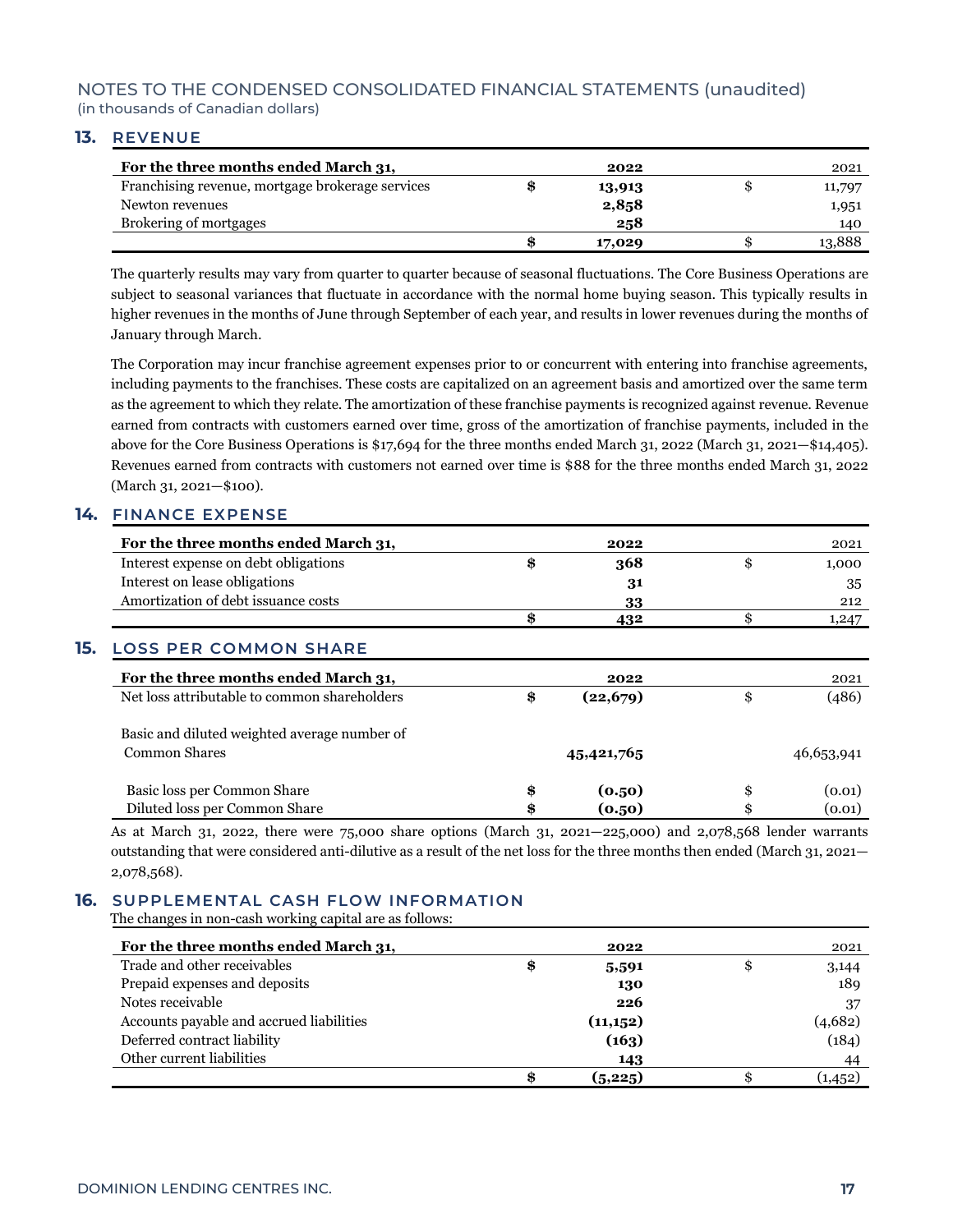#### **17. FINANCIAL INSTRUMENTS AND RISK MANAGEMENT**

The Board of Directors has responsibility to establish and oversee the Corporation's risk management framework. The Board of Directors has implemented risk management policies, monitors compliance with them, and reviews them regularly to reflect changes in market conditions and in the Corporation's activities.

The Corporation's financial risk management policies have been established to identify and analyze risks faced by the Corporation, to set appropriate risk limits and controls, and to monitor risks and adherence to limits. The Corporation employs risk management strategies to ensure its risks and related exposures are consistent with the Corporation's business objectives and risk tolerance levels. While the Board of Directors has the overall responsibility for the Corporation's risk management framework, the Corporation's management has the responsibility to administer and monitor these risks.

The Corporation is exposed in varying degrees to a variety of risks from its use of financial instruments, which mainly include cash and cash equivalents, trade and other receivables, investments, accounts payable and accrued liabilities, loans and borrowings, and preferred share liabilities. Because of the use of these financial instruments, the Corporation and its subsidiaries are exposed to risks, including market risk, credit risk and liquidity risk. This note describes the Corporation's objectives, policies and processes for managing these risks and the methods used to measure them.

#### **Market risk**

Market risk is the risk that the fair value of future cash flows of a financial instrument will fluctuate because of changes in market prices. Market risks are comprised of interest rate risk.

#### *Interest rate risk*

The Corporation is exposed to interest rate risk on its variable-rate loans and borrowings. A 1% increase in interest rates on variable-rate loans and borrowings would have resulted in an \$55 increase of loss before tax for the three months ended March 31, 2022 (March 31, 2021—\$105 decrease to income before tax).

#### **Credit risk**

Credit risk is the risk of financial loss to the Corporation if a counterparty to a financial instrument fails to meet its contractual obligations. The Corporation's credit risk is mainly attributable to its cash and cash equivalents and trade and other receivables.

The Corporation has determined that its exposure to credit risk on its cash and cash equivalents is minimal as the Corporation's cash and cash equivalents are held with financial institutions in Canada.

The primary source of credit risk relates to the Core Business Operations' franchisees and agents not paying receivables. The Core Business Operations manages its credit risk by performing credit risk evaluations on its franchisees and agents, and by monitoring overdue trade and other receivables. As at March 31, 2022, \$288 (December 31, 2021—\$272) of the Corporation's trade receivables are greater than 90 days' outstanding and total expected credit losses as at March 31, 2022 are \$410 (December 31, 2021—\$410). A decline in economic conditions, or other adverse conditions experienced by franchisees and agents, could impact the collectability of the Corporation's accounts receivable.

The Corporation's maximum exposure to credit risk approximates the carrying value of the assets on the Corporation's condensed consolidated statements of financial position.

|                                           | March $31$ , | December 31, |
|-------------------------------------------|--------------|--------------|
|                                           | 2022         | 2021         |
| Cash and cash equivalents                 | 13,404       | 20,886       |
| Trade, other receivables and other assets | 12,554       | 18,292       |
| Notes receivable                          | 117          | 343          |
|                                           | 26,075       | 39,521       |

#### **Liquidity risk**

Liquidity risk is the risk that the Corporation will not be able to meet its financial obligations as they become due. The Corporation utilizes cash and debt management policies and practices to mitigate the likelihood of difficulties in meeting its financial obligations and commitments. These policies and practices include the preparation of budgets and forecasts which are regularly monitored and updated.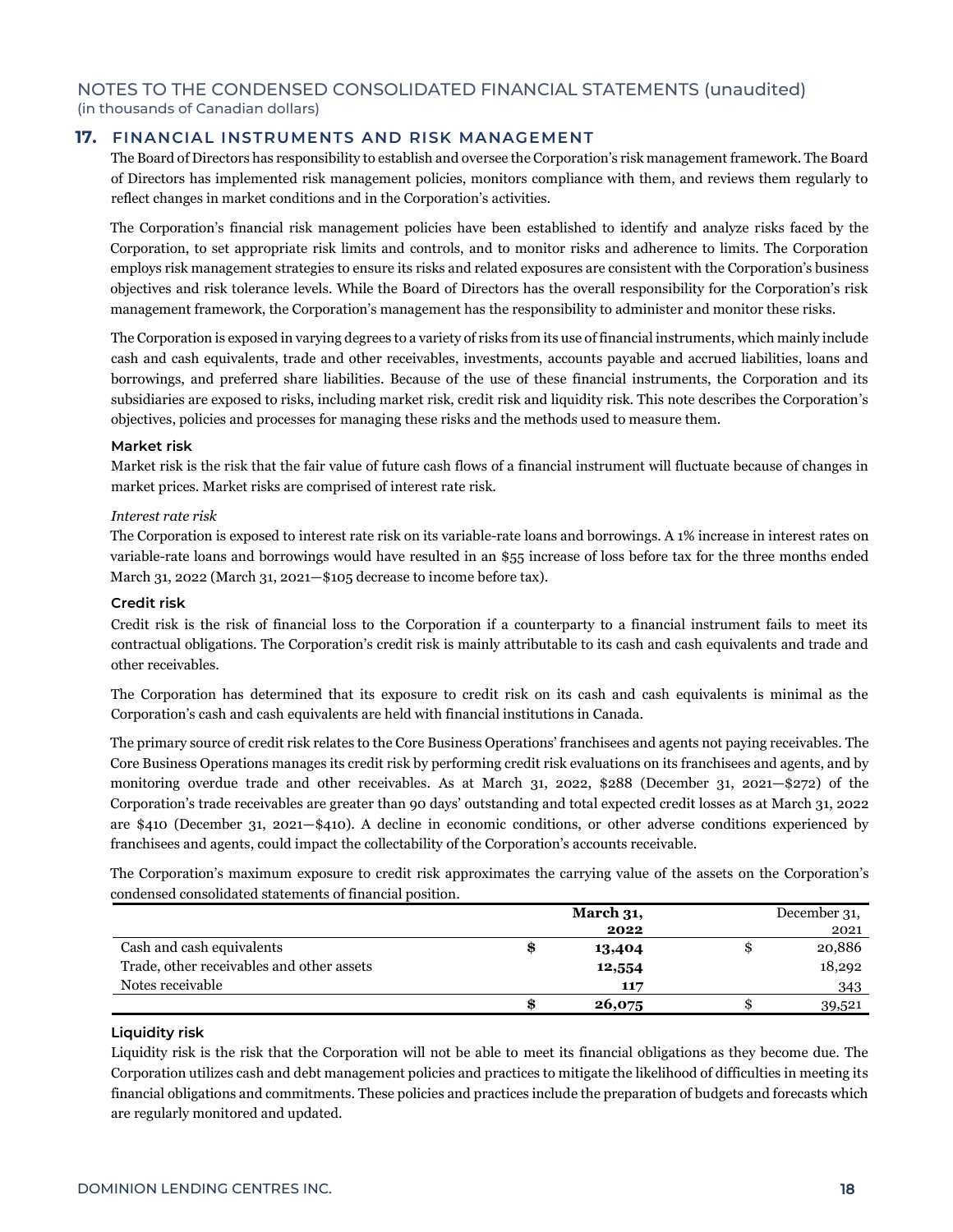|                                          | Contractual  | Within                   |    | Within  |    |            |
|------------------------------------------|--------------|--------------------------|----|---------|----|------------|
|                                          | cash flow    | 1 year                   |    | 5 years |    | Thereafter |
| Accounts payable and accrued liabilities | \$<br>24,722 | 24,722                   | £. | -       | Ð  |            |
| Lease obligations $(1)$                  | 1,739        | 932                      |    | 599     |    | 208        |
| Loans and borrowings <sup>(2)</sup>      | 60,684       | 4,662                    |    | 56,022  |    |            |
| Preferred Share liability <sup>(3)</sup> | 139,205      | 11,084                   |    | 46,683  |    | 81,438     |
| Long-term liabilities                    | 2,464        | $\overline{\phantom{0}}$ |    | 2,464   |    |            |
|                                          | 228,814      | 41,400                   |    | 105,768 | \$ | 81,646     |

As at March 31, 2022, contractual cash flow obligations and their maturities were as follows:

(1) Undiscounted lease payments.

(2) Gross of debt issuance costs.

(3) Gross of transaction costs.

#### **Capital management**

The Corporation's capital structure is composed of total shareholders' equity and loans and borrowings, less cash and cash equivalents. The following table summarizes the carrying value of the Corporation's capital:

|                                 | <b>March 31,</b> | December 31, |
|---------------------------------|------------------|--------------|
|                                 | 2022             | 2021         |
| Loans and borrowings            | \$<br>60,271     | 36,466       |
| Less: cash and cash equivalents | 13,404           | 20,886       |
| Net loans and borrowings        | \$<br>46,867     | 15,580       |
| Shareholders' equity            | \$<br>(1, 816)   | 31,740       |

The Corporation's objectives when managing capital include maintaining an optimal capital base to support the capital requirements of the Corporation, including opportunities to grow the number of DLC Group franchises.

The Corporation is not subject to any externally-imposed capital requirements other than certain restrictions under the terms of its loans and borrowing agreements. The Corporation is in compliance with all externally-imposed capital requirements as at March 31, 2022 (see note 8).

#### **Determination of fair value**

The Corporation considers the following fair value hierarchy in measuring the fair value of the financial instruments presented in the Corporation's consolidated statements of financial position. The hierarchy reflects the significance of the inputs used in determining the fair values of the Corporation's financial instruments.

- i. Level 1 fair value measurements are those derived from quoted prices (unadjusted) in active markets for identical assets or liabilities;
- ii. Level 2 fair value measurements are those derived from inputs other than quoted prices included within Level 1 that are observable for the asset or liability, either directly (i.e., as prices) or indirectly (i.e., derived from prices); and
- iii. Level 3 fair value measurements are those derived from valuation techniques that include inputs for the asset or liability that are not based on observable market data (unobservable inputs).

The following table provides the fair values of the financial assets and liabilities in the Corporation's consolidated statements of financial position, categorized by hierarchical levels and their related classifications.

|                              |                | Fair value as at March 31, 2022 |      |             |      |              |  |
|------------------------------|----------------|---------------------------------|------|-------------|------|--------------|--|
|                              |                |                                 |      | Significant |      |              |  |
|                              | Carrying value | Quoted prices in                |      | other       |      | Significant  |  |
|                              | as at          | active markets for              |      | observable  |      | unobservable |  |
|                              | March 31,      | identical assets                |      | inputs      |      | inputs       |  |
|                              | 2022           | (Level 1)                       |      | (Level 2)   |      | (Level 3)    |  |
| <b>Financial assets</b>      |                |                                 |      |             |      |              |  |
| Investments                  | \$<br>246      | \$<br>۰                         | - \$ |             | - \$ | 246          |  |
| <b>Financial liabilities</b> |                |                                 |      |             |      |              |  |
| Loans and borrowings         | (60,271)       | $\blacksquare$                  |      | (60,271)    |      |              |  |